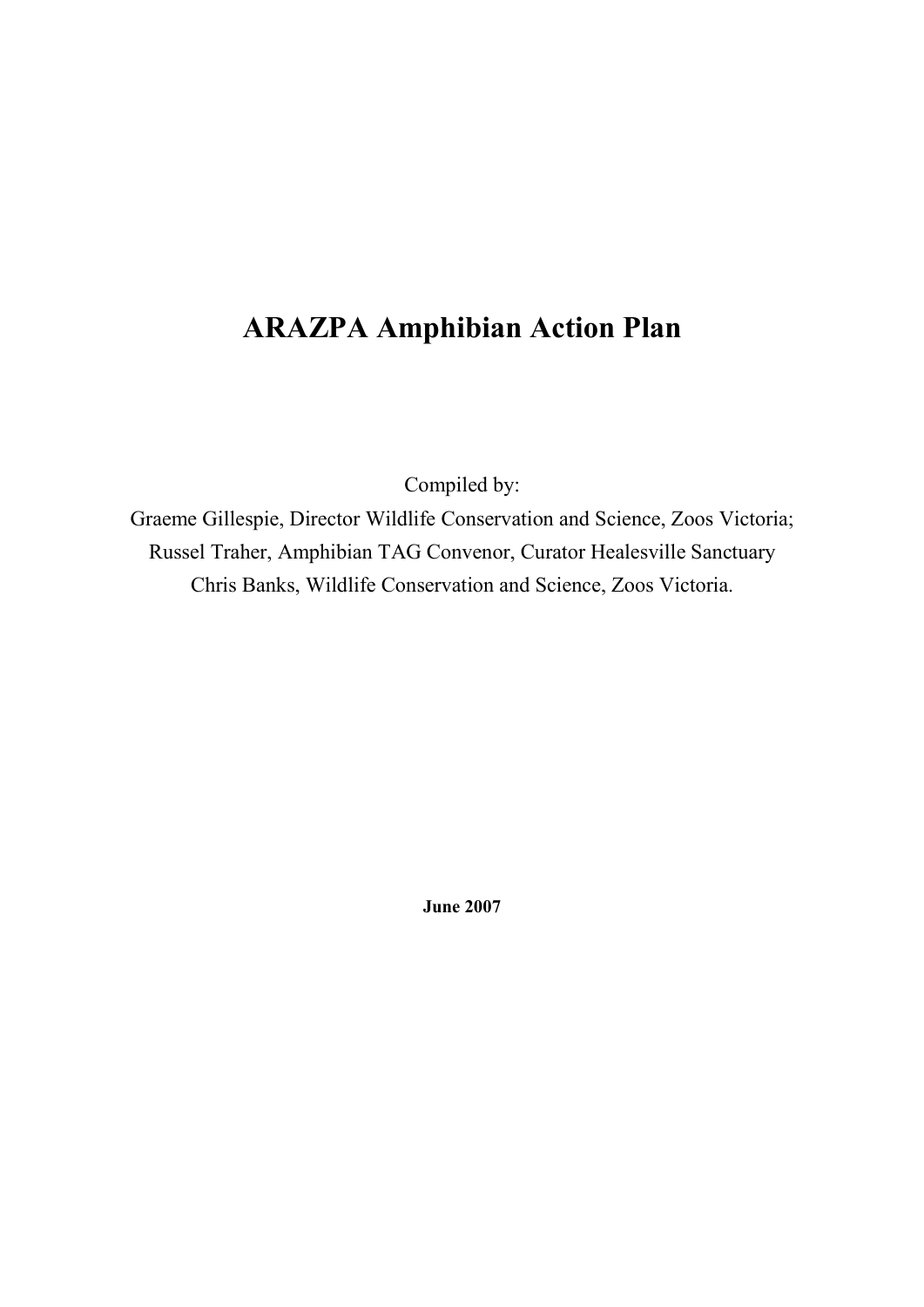# **1. Background**

Amphibian species across the world have declined at an alarming rate in recent decades. According to the IUCN at least 122 species have gone extinct since 1980 and nearly one third of the world's near 6,000 amphibian species are classified as threatened with extinction, placing the entire class at the core of the current biodiversity crisis (IUCN, 2006). Australasia too has experienced significant declines; several Australian species are considered extinct and nearly 25% of the remainder are threatened with extinction, while all four species native to New Zealand are threatened.

Conventional causes of biodiversity loss, habitat destruction and invasive species, are playing a major role in these declines. However, emergent disease and climate change are strongly implicated in many declines and extinctions. These factors are now acting globally, rapidly and, most disturbingly, in protected and near pristine areas.

Whilst habitat conservation and mitigation of threats *in situ* are essential, for many taxa the requirement for some sort of *ex situ* intervention is mounting.

In response to this crisis there have been a series of meetings organised by the IUCN (World Conservation Union), WAZA (World Association of Zoos & Aquariums) and CBSG (Conservation Breeding Specialist Group, of the IUCN Species Survival Commission) around the world to discuss how the zoo community can and should respond. A number of documents have been produced from meetings and workshops that provide a strong lead globally and regionally for the zoo industry to take action. These include (in chronological order):

- IUCN Declining Amphibian Populations Taskforce *Ex Situ* Conservation Advisory Group has produced draft Guidelines and Procedures for Management of *Ex Situ* Populations of Amphibians for Conservation: August 2005.
- Declaration of the Amphibian Conservation Action Plan (ACAP) arising from the Amphibian Conservation Summit in Washington, D.C., USA, in September 2005.
- CBSG/WAZA report on the Amphibian *ex situ* Conservation Planning Workshop in Panama, February 2006 (Zippel, *et al*., 2006);
- At its 2006 Annual Meeting in August, in Leipzig, Germany, WAZA adopted a resolution calling on the global zoo community to join with CBSG and the Amphibian Specialist Group to form, support, and develop an Amphibian Ark initiative to fulfil the *ex situ* components of the ACAP.

One of the key outcomes of these activities has been identification of the need for regional action plans to provide strategic direction and focus at the national or regional level. Following attendance at the Amphibian *ex situ* Conservation Planning Workshop in Panama, February 2006, Graeme Gillespie (Zoos Victoria, ZV) and Gerry Marantelli (Amphibian Research Centre, ARC) concluded that the current challenges facing Australasian frog conservation greatly exceeded current regional capacity to address them, let alone overseas challenges; and that if the Australasian zoo community were going to rise to any of these challenges, then it must build capacity and develop a plan of action locally. This strongly reinforced the previously discussed and agreed position of the ARAZPA Reptile & Amphibian Taxon Advisory Group (TAG).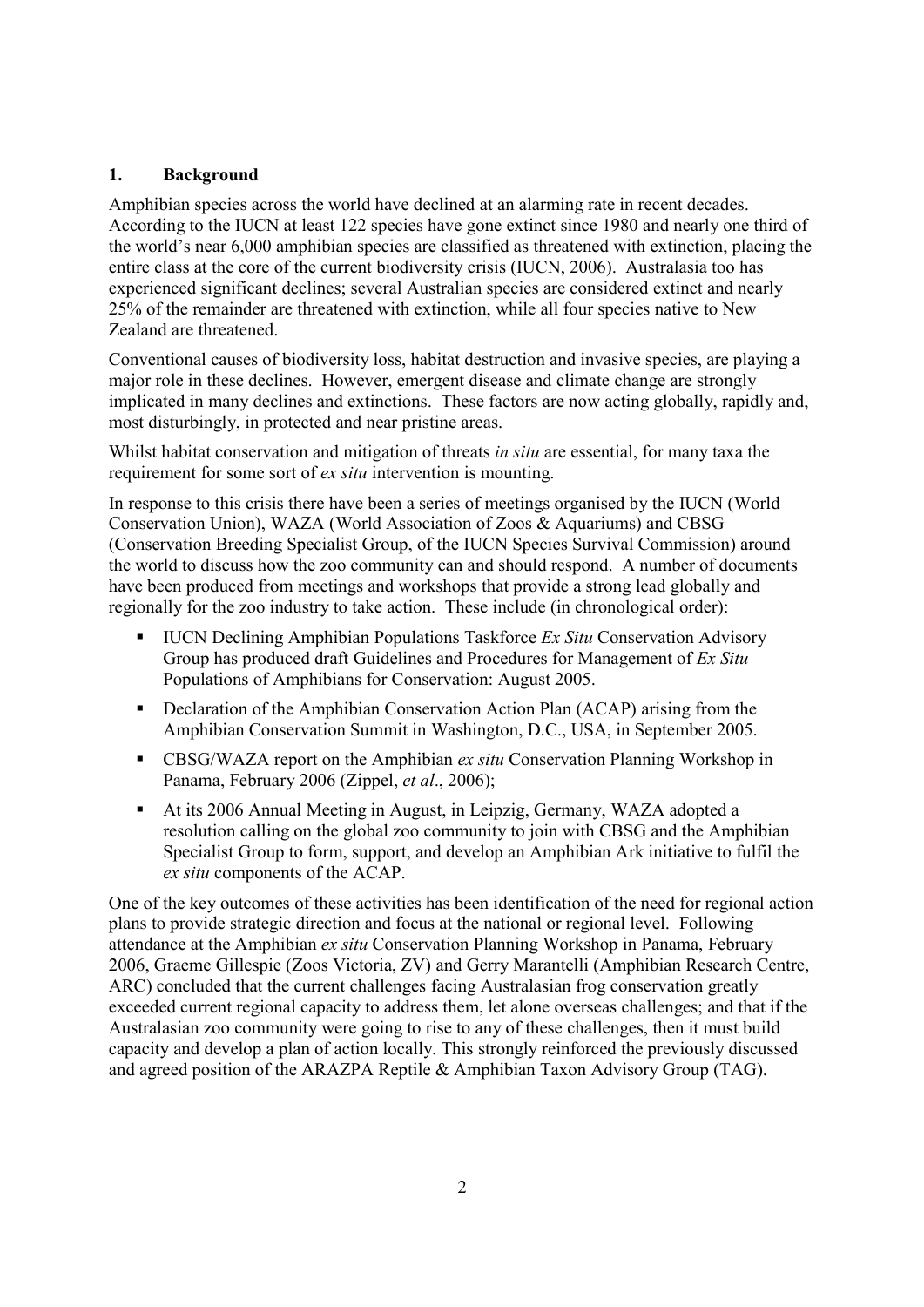# **2. Introduction**

To date no regional planning has occurred in Australasia for amphibian *ex situ* management for conservation. A National Conservation Action Plan was produced by DEH (formerly Wildlife Australia) in 1996 (Tyler, 1997); however, this document provided little or no direction for *ex situ* management and conservation, and has never been updated. Similarly, a 1997 conference on the "Declines & Disappearances of Australian Frogs" pulled together a range of important presentations, but did not provide guidance on regional *ex situ* conservation action (Campbell, 1999). The recent IUCN Global Amphibian Assessment (see Stuart *et al*., 2004 and http://www.globalamphibians.org) and various State and Federal threatened species recovery plans have provided some direction and identified some priorities from the Australasian amphibian conservation community. It is clear from these documents and broader consultation with amphibian conservation biologists that the perceived need for various kinds of *ex situ* intervention has increased significantly in recent years. However, so far the response from Australasian zoological institutions has been limited. Individual zoos have responded to varying degrees, but not in the context of a regional approach (see various authors in ARAZPA, 2005).

This document is a strategic plan of action for ARAZPA institutions to respond to the current conservation crisis facing amphibians. Its intent is to provide direction for zoological institutions to increase their capacity in amphibian *ex situ* management in ways that maximise their ability to support amphibian conservation priorities.

This Plan has been prepared in consultation with the ARAZPA Reptile & Amphibian TAG, external regional and global expertise in *ex situ* amphibian management, and the broader amphibian conservation and research community.

#### **3. Conservation status of Australasian Amphibians**

At least 28 % of the 219 Australian frog species are threatened with extinction (Fig. 1). Three species are now believed to have become extinct in the last 30 years (Appendix I). At least 35 species are now considered Endangered or Critically Endangered. Based upon recent unpublished assessments, at least eight of these species are in imminent risk of extinction in the wild within the next decade, and indeed at least four of these species may already be extinct.

All of the four recognised taxa in New Zealand are considered threatened (http://www.conservation.co.nz/templates/MultipageDocumentPage.aspx?id=39585). Fiji has one Endangered and one Near Threatened species (http://www.globalamphibians.org). In Papua New Guinea (PNG) two species are recognised as Vulnerable and ten are Data Deficient.However, PNG also has numerous undescribed species, so these figures are conservative (Menzies, 2006).

Causes of amphibian declines are varied and include habitat destruction, invasive species (fish, mammals and cane toads), chytrid fungus and most likely climate change (see Campbell, 1999). Chytrid has been strongly implicated in many of the declines of species from relatively undisturbed upland habitats in the wet tropics and eastern and southern highlands of Australia (Berger *et al.*, 2004). However, in many cases multiple threats are implicated (Hero *et al.*, 2005, 2006). The bulk of reported declines have been in stream-breeding frog communities, alpine communities or species in upland areas. Some species in other areas and habitats have also declined, mostly due to habitat destruction and invasive species.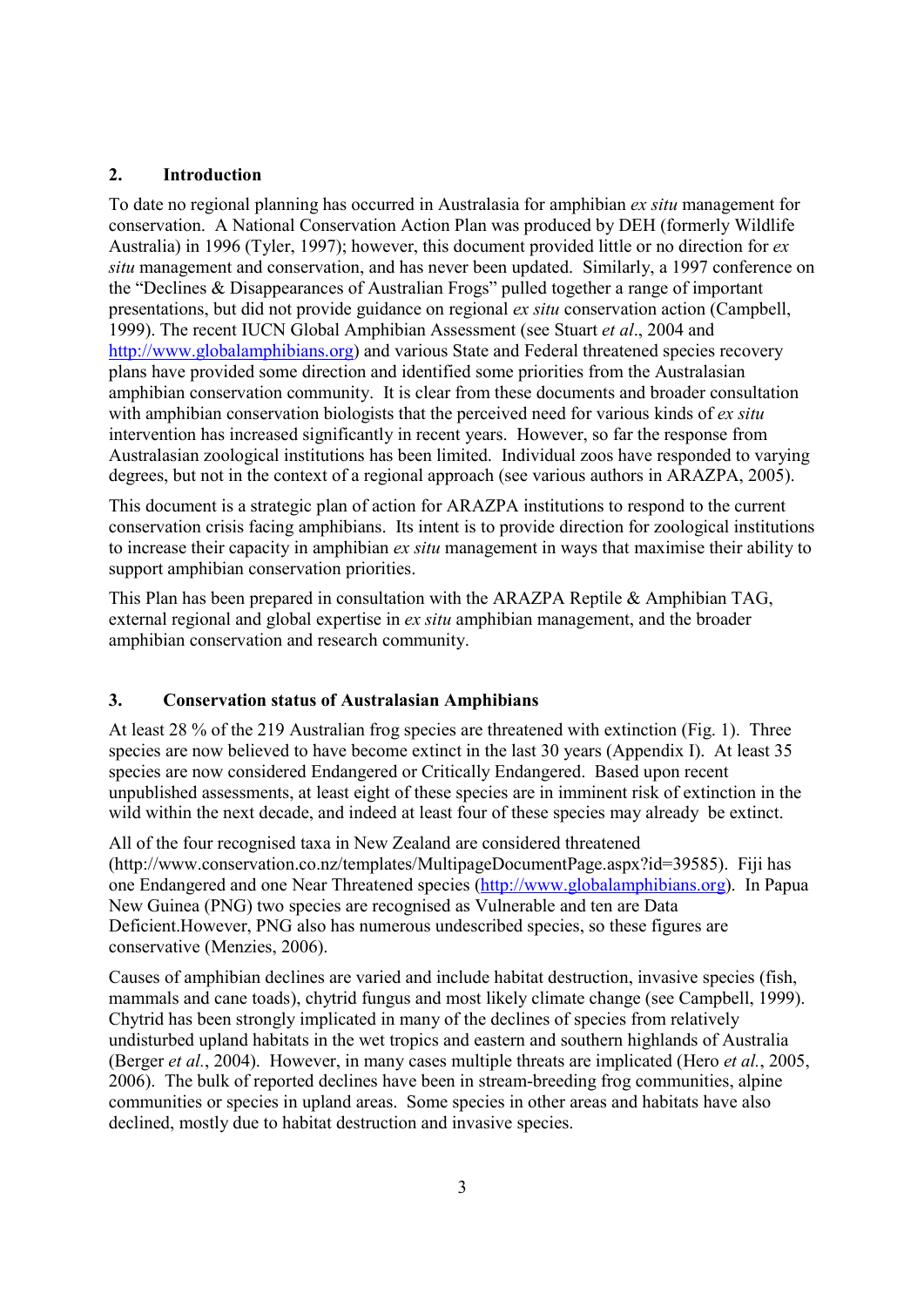In New Zealand, invasive mammal species are believed to have had a big impact upon some species, although habitat loss has also played a role. Chytrid has also been strongly implicated in the decline of one mainland species, *Leiopelma archeyi*. The main threats in Fiji are invasive species such as mongoose and cane toads (Morrison, 2003).



**Figure 1**. Summary of the conservation status of Australian amphibians. EX – presumed extinct; CE – Critically Endangered; EN – Endangered; VU – Vulnerable; NT – Near Threatened; NL – Not Listed; LC – Least Concern; DD – Data Deficient (Note: species in the Data Deficient category are unclassified and could occur in any of the previous categories of extinction risk).

The IUCN Global Amphibian Assessment (GAA) has identified 15 Australian species recommended for '*ex situ* intervention' and a further 11 species have been recommended by State or Federal recovery plans or recovery teams. In most cases, specific objectives for captive intervention have been identified as either captive breeding for re-introduction; insurance population, research or education/public awareness (Table 1). Twenty three threatened species have been identified as requiring captive intervention for insurance purposes; five species are identified as requiring captive breeding for re-introduction/translocation; twelve species for conservation-related research and five for education and community awareness.

In New Zealand insurance populations have been recommended for two species, with the potential to breed for release and approved non-invasive research, as directed by the Department of Conservation.

# **4. Current amphibian** *ex situ* **activities in Australasia**

# **4.1 Species in Captivity**

Australian ARAZPA institutions currently hold 35 native amphibian species. The ARC currently holds 40 species. The total number of species currently held in captivity in Australasia by these institutions is 50. One New Zealand endemic species is presently held in zoos; *L.*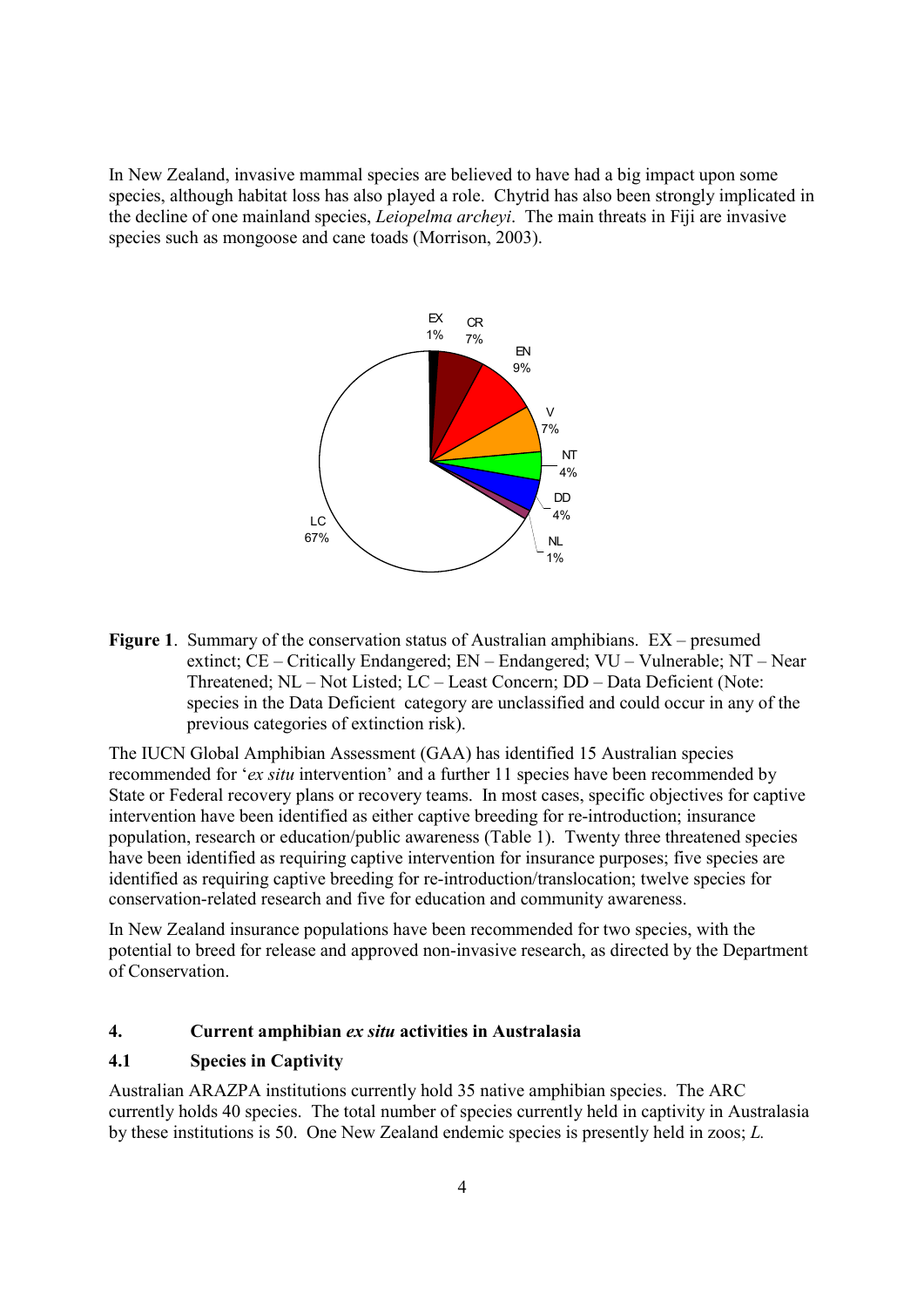*archeyi* at Auckland Zoo. ARAZPA institutions also hold eight exotic species. The Australian species held in captivity represent approximately 22% of the presently described Australian amphibian fauna. However, representativeness of the Australian amphibian diversity in some sort of *ex situ* management is poor (Fig. 2). Of 32 currently recognised genera and phylogenetic groupings within the large unresolved genus *Litoria*, only 12 are currently represented in captivity. Major gaps include: the entire Microhylidae family; the genera *Philoria* and *Taudactylus*, all of which are threatened with extinction or already extinct; the *Litoria nannotis*  and *Nyctimystes* groups, which comprise all of the declining wet tropics tree frog species; and virtually all arid zone and dry tropics species.

The species held in ARAZPA institutions are also heavily biased towards species considered secure in the wild (Figs.  $3 \& 4$ ), which are mostly common and widespread species that occur in the vicinity of Australia's major population centres. Of 26 threatened species recommended for some form of *ex situ* management, only 11 are currently held in any ARAZPA institutions (Fig. 4) and an additional two species are held by the ARC (Table 1).

Only 16 species have ever been bred in captivity by ARAZPA institutions. Most of these have only been bred successfully (captive mating and progeny raised to sexual maturity) by one or two institutions. With the exception of only a few species, these have been *ad hoc* breeding events. Several threatened species have been regularly bred successfully in various captive situations (zoos and private holdings) over the past 10-15 years. These include: the Green and Golden Bell Frog *Litoria aurea*, Growling Grass Frog *L. raniformis*, Spotted Tree Frog *L. spenceri*, Stuttering Frog *Mixophyes balbus*, and Red-crowned Toadlet *Pseudophryne australis*. Some success has also been achieved with *Geocrinia rosea*, the Southern Corroboree Frog *Pseudophryne corroboree* and Booroolong Frog *L. booroolongensis*. To date ARAZPA institutions have only successfully bred four of these species: *L. aurea*, *L. raniformis*, *M. balbus* and *P. australis* (Table 1, Fig. 4).

Historically, Adelaide University had a colony of Gastric Brooding Frogs, *Rheobatrachus silus*, but they were not maintained for conservation purposes and were not bred in captivity. Attempts were made in the early 1990's to secure the Sharp-snouted Torrent Frog *Taudactylus acutirostris* in captivity at Melbourne and Taronga Zoos, but this was before any knowledge of chytrid fungus, which killed all the animals (Banks & McCracken, 2002). Whilst some lessons may have been learnt from these experiences, the opportunity now appears to have been missed to secure some of these 'presumed extinct' species in captivity.

In summary, within the Australasian region further extinctions of numerous species (9 Critically Endangered and 24 Endangered) and increased endangerment of others (15 Vulnerable) are imminent. However, attempts to secure any of these species in captivity are very few (see Appendix I). In fact there is a strong bias in collections and captive management success towards species requiring the least, or no, *ex situ* conservation augmentation.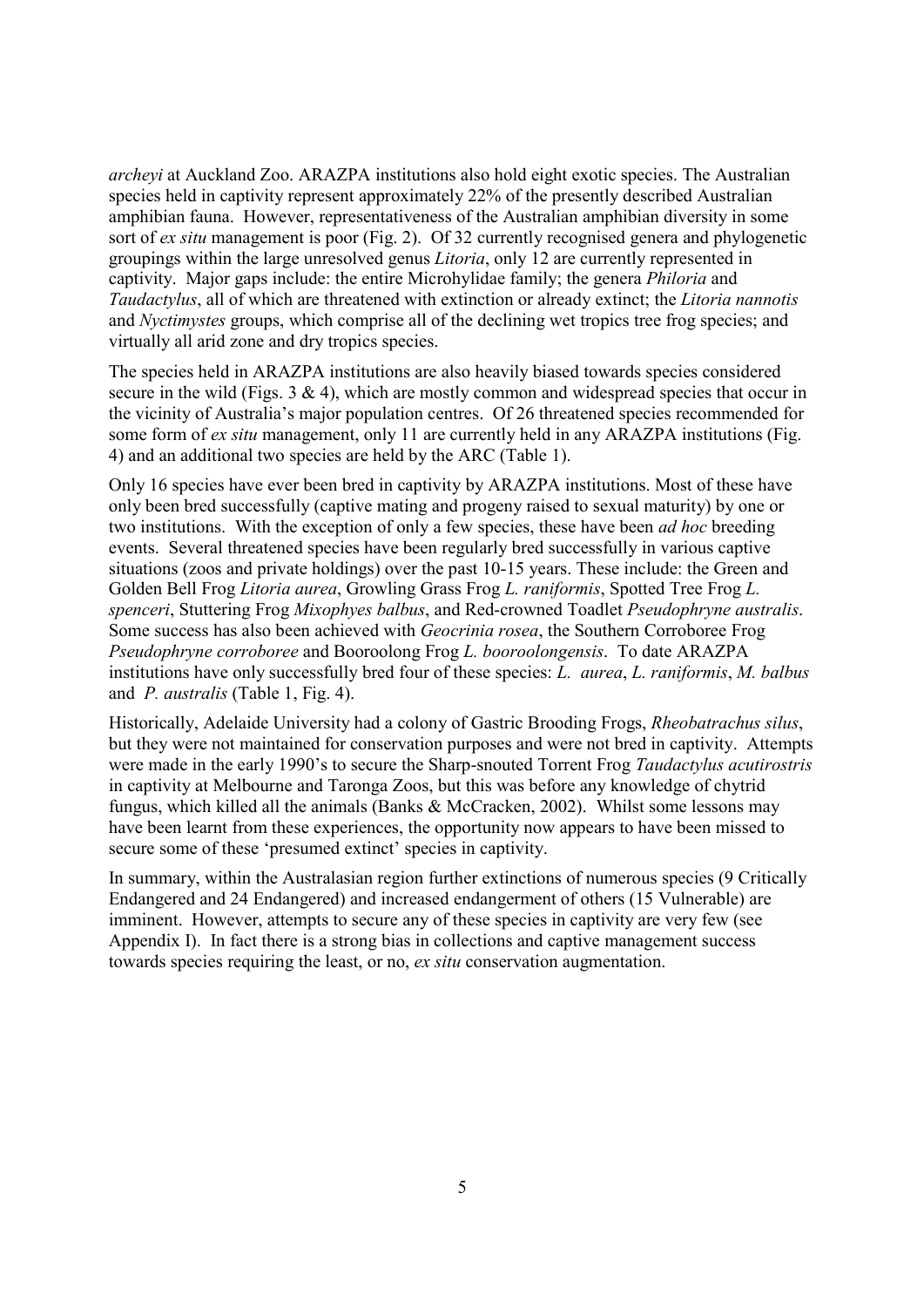**Table 1**. IUCN-listed species recommended for *ex situ* intervention and their current *ex situ* status. Sources: IUCN GAA; various State and Federal Recovery Plans (published and unpublished); Recovery team representatives: Gerry Marantelli (ARC), David Hunter (NSW Dept. Environment & Conservation), Harry Hines & Keith MacDonald (Qld. Environment Protection Agency), Dale Roberts (University of WA); Helen Robertson (Perth Zoo). \*Currently listed by IUCN as CE. Insur - insurance population; Reintro – captive breeding for reintroduction; Res – research program related to conservation; Edu – display for education and increased public awareness.

| <b>Species</b>            | <b>Purpose</b><br>Recommendation<br><b>IUCN</b> |        |                    | Presently in captivity Captive- |                    |                         |                |
|---------------------------|-------------------------------------------------|--------|--------------------|---------------------------------|--------------------|-------------------------|----------------|
|                           | <b>Status IUCN</b>                              |        | Other              |                                 |                    | <b>ARAZPA ARC Other</b> | Bred           |
| Geocrinia alba            | CR                                              |        | $^{+}$             | Insur; Re-intro; Res; Edu       |                    |                         |                |
| Litoria booroolongensis   | CR                                              |        | $^{+}$             | Insur; Re-intro                 | 1                  | $^{+}$                  | Not bred       |
| Litoria castenaea         | $CR*$                                           | $^{+}$ |                    | Insur                           |                    |                         |                |
| Litoria lorica            | $CR*$                                           |        | $^{+}$             | Insur                           |                    |                         |                |
| Litoria nyakalensis       | $CR*$                                           |        | $^{+}$             | Insur                           |                    |                         |                |
| Litoria piperata          | $CR*$                                           | $^{+}$ |                    | Insur, Res                      |                    |                         |                |
| Litoria spenceri          | CR                                              | $^{+}$ | $^{+}$             | Insur; Re-intro; Res; Edu       | $\overline{2}$     | $^{+}$                  | $F2+$          |
| Philoria frosti           | CR                                              | $^{+}$ |                    | Insur; Res                      |                    | $^{+}$                  |                |
| Pseudophryne corroboree   | CR                                              | $^{+}$ | $^{+}$             | Insur; Re-intro; Res; Edu       | $\overline{2}$     | $^{+}$                  | F1             |
| Taudactylis acutirostris  | $CR*$                                           |        | $^{+}$             | Insur                           |                    |                         |                |
| Taudactylis eungellensis  | CR                                              |        | $^{+}$             | Insur                           |                    |                         |                |
| Taudactylis pleioni       | CR                                              | $^{+}$ |                    | Insur; Res                      |                    |                         |                |
| Taudactylis rheophilus    | <b>CR</b>                                       |        | $^{+}$             | Insur                           |                    |                         |                |
| Litoria nannotis          | EN                                              | $^{+}$ | $^{+}$             | Insur                           |                    |                         |                |
| Litoria raniformis        | EN                                              | $^{+}$ |                    | Edu; Res                        | 4                  | $\mathbf{1}$<br>$^{+}$  | $F2+$          |
| Litoria rheocola          | EN                                              |        | $^{+}$             | Insur                           |                    |                         |                |
| Mixophyes balbus          | EN                                              |        | $^{+}$             | Insur; Res                      | 1                  | $^{+}$                  | F <sub>2</sub> |
| Mixophyes carbinensis     | EN                                              |        |                    | Insur                           |                    |                         |                |
| Mixophyes coggeri         | EN                                              |        |                    | Insur                           |                    |                         |                |
| Mixophyes fleayi          | EN                                              | $^{+}$ | $^{+}$             | Insur                           | 1                  |                         | Not bred       |
| Mixophyes iteratus        | EN                                              | $^{+}$ |                    | Insur; Res                      |                    |                         |                |
| Nyctomystes dayi          | EN                                              |        | $^{+}$             | Insur                           |                    |                         |                |
| Philoria richmondensis    | EN                                              | $^{+}$ |                    | Insur                           |                    |                         |                |
| Pseudophryne pengilleyi   | EN                                              | $^{+}$ | $^{+}$             | Insur; Res                      | 1                  | $^{+}$                  | Not bred       |
| Crinia tinnula            | <b>VU</b>                                       |        | $^{+}$             | Research                        |                    |                         |                |
| Geocrinia lutea           | NT                                              |        | $^{+}$             | Insur; Res                      | 1                  |                         | Not Bred       |
| Geocrinia vitellina       | VU                                              |        | $^{+}$             | Res; Edu                        | $\hspace{0.1mm} +$ |                         |                |
| Litoria aurea             | VU                                              | $^{+}$ | $\hspace{0.1mm} +$ | Re-intro; Res; Edu              | $\overline{4}$     | 1<br>$^+$               | $F2+$          |
| Litoria olongbrensis      | VU                                              |        | $^{+}$             | Res                             |                    |                         |                |
| Spicospina flammocaerulea | VU                                              |        | $^{+}$             | Insur; Res                      |                    |                         |                |
| Taudactylus liemi         | NT                                              |        | $^{+}$             | Insur; Res                      |                    |                         |                |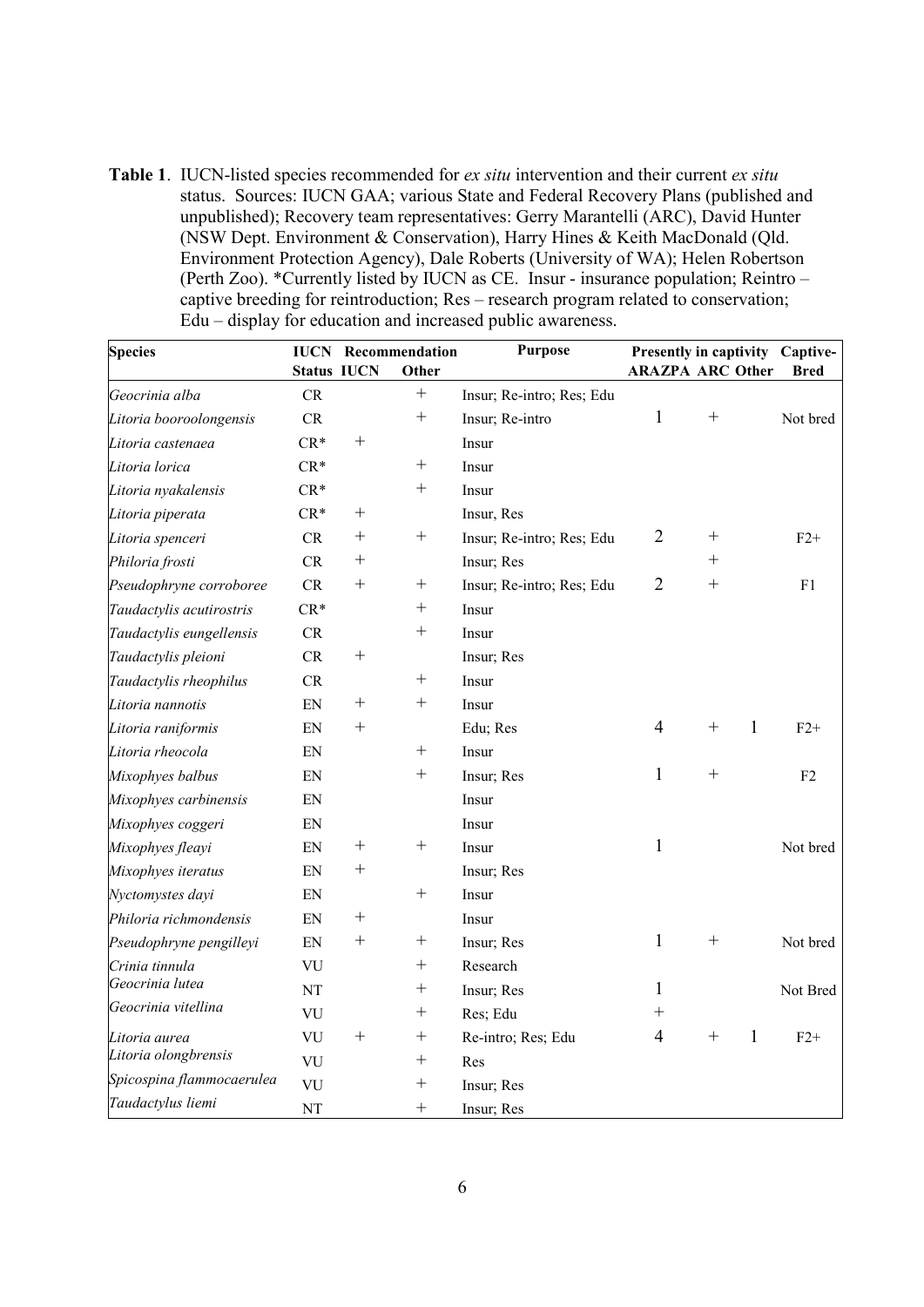

**Figure 2**. Number of species in each IUCN category currently held in ARAZPA institutions or the ARC.



**Figure 3.** Current representation of Australasian amphibian diversity within zoological institutions. Phylogenetic diversity is represented either by genera or major phylogenetic groups within the genus *Litoria*.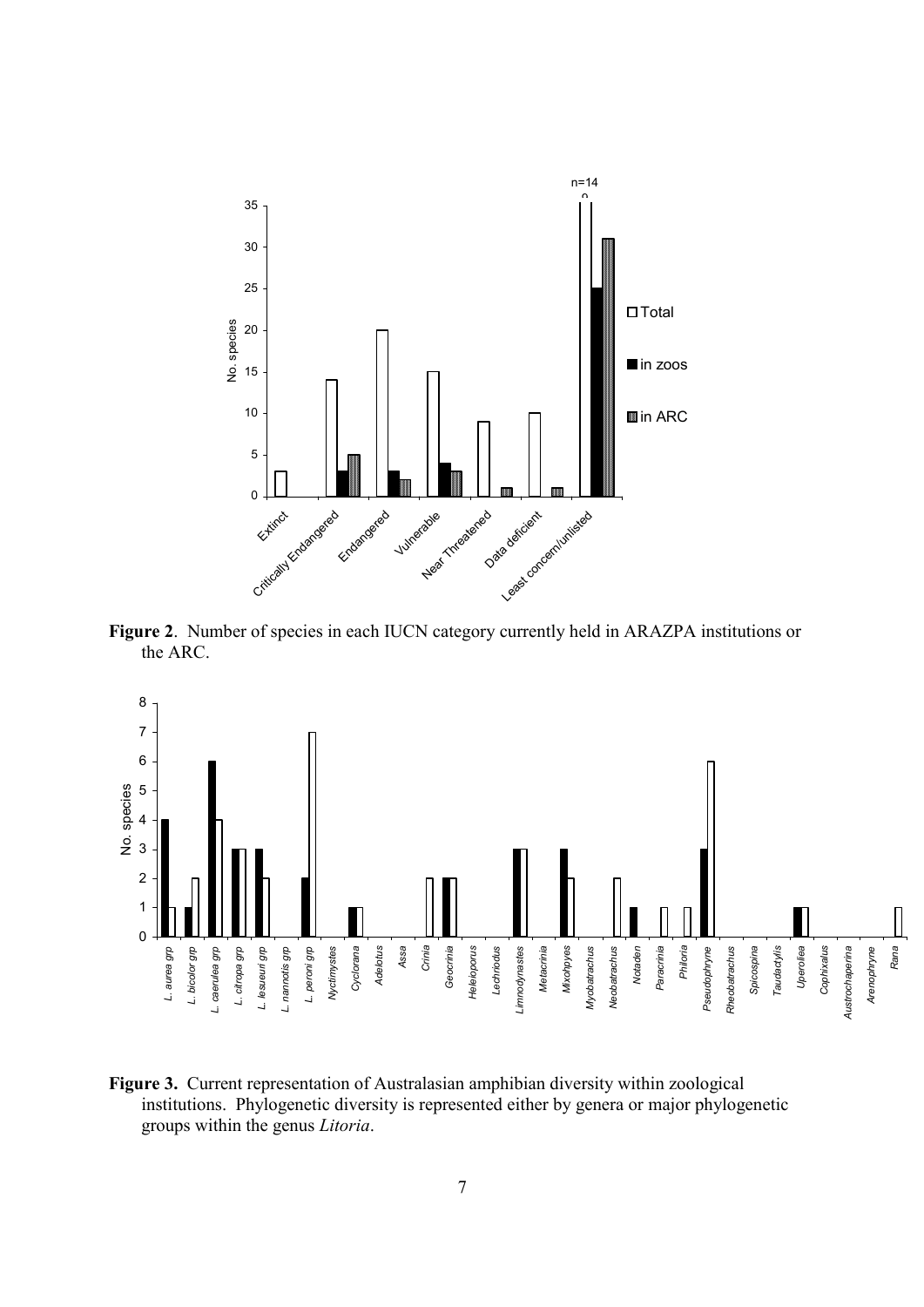

**Figure 4**. Relationship between species currently in ARAZPA institutions and identified need for *ex situ* conservation management of species in Australia. Species with identified need for *ex situ* conservation management are identified by black bars below the x axis; open bars – number of ARAZPA institutions holding species; stippled bars – number of institutions that have bred the species (breeding is defined as successfully raising captive-produced progeny to reproductive maturity).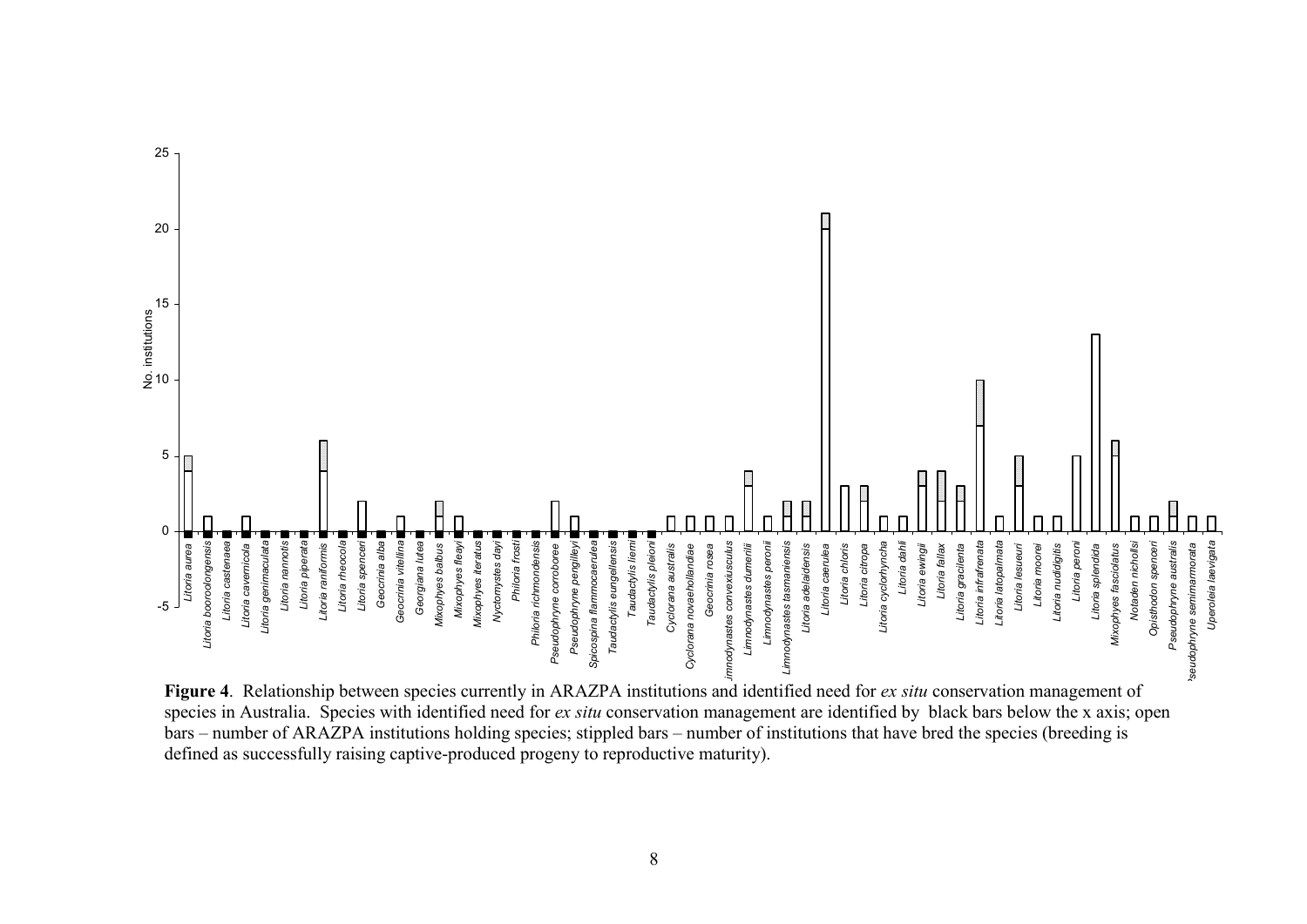#### **4.2 Institutional Capacity**

Based on the data submitted for the 2007 Regional Census and Plan, 32 ARAZPA institutions either hold native frogs now, or are planning to do so in the 2007-2008 year. These are located in two countries: 27 in Australia (6 in New South Wales, 6 in Victoria, 2 in South Australia, 1 in Western Australia, 2 in the Australian Capital Territory, 8 in Queensland and 2 in the Northern Territory); and 6 in New Zealand. The bulk of these (22) hold less than 5 species each, most of which are represented by less than 10 specimens of any species. With the exception of Melbourne Zoo, which currently holds 12 species (10 planned), the remaining institutions each hold 5-10 species.

Only five zoological institutions have dedicated<sup>1</sup> frog husbandry capacity in Australasia: Melbourne Zoo, Perth Zoo, Taronga Zoo, Tidbinbilla Nature Reserve in the ACT and Auckland Zoo. In addition, Healesville Sanctuary is currently constructing a breeding facility for the Spotted Tree Frog and Corroboree Frog. Apart from the ARC, these are also the only institutions with any involvement with threatened frog recovery programs, either through maintaining insurance colonies, supporting reintroduction programs, and research and display for education (Table 2). These are also the only institutions with staff having any demonstrable frog husbandry skills and experience. Presently, none of these institutions holds more than four threatened species. Further, none of them have the capacity to breed and hold large numbers of adults of more than any two species, as would be required for a robust captive breeding program.

In summary, the majority of institutions holding or planning to hold frogs have no, or very little, expertise in breeding frogs or maintaining large numbers of specimens. These institutions are principally geared to maintaining frogs for display, usually in small numbers. Present regional capacity and expertise to undertake *ex situ* management of threatened species is limited to a few larger institutions. Furthermore, these resources and available expertise are limited to only a few species. Husbandry experience is nonexistent for most of the more specialized Australasian amphibian life history modes.

<sup>-</sup><sup>1</sup> Facilities dedicated to breeding amphibians, staff with specific amphibian husbandry expertise, and clearly-defined husbandry and conservation objectives.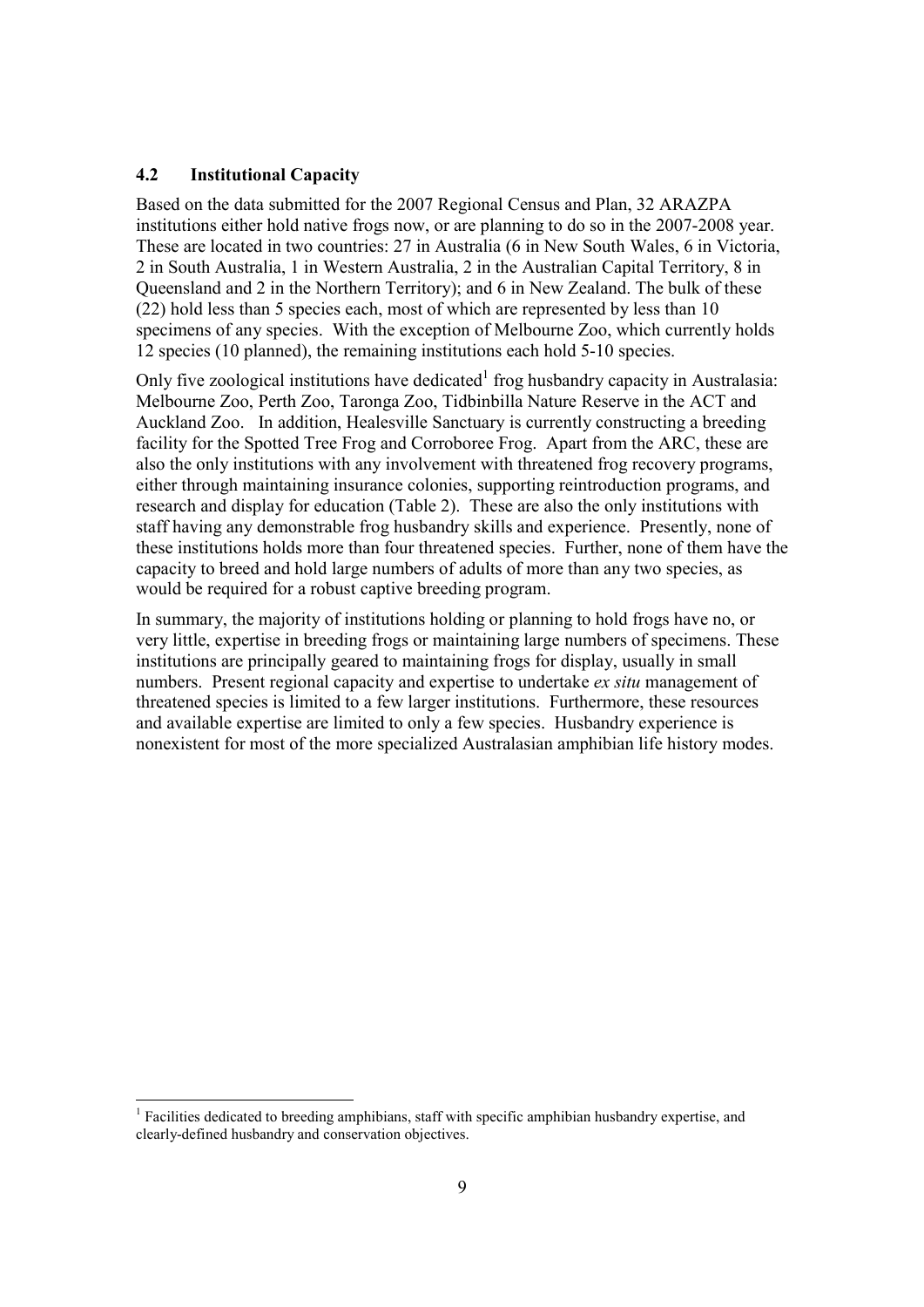| Institution | No.            | Insurance  | Captive          | Research (eg. | Display/       |
|-------------|----------------|------------|------------------|---------------|----------------|
|             | threatened     | population | breeding/rearing | husbandry or  | education/     |
|             | species        |            | for re-          | threat-       | interpretation |
|             | held           |            | introduction     | abatement)    |                |
| Auckland    |                | $\ast$     | $\ast$           | $\ast$        | $\ast$         |
| Hamilton    |                | $\ast$     | $\ast$           | $\ast$        | $\ast$         |
| Melbourne   | 3              | $\ast$     | $\ast$           | $\ast$        | $\ast$         |
| Perth       | $\overline{2}$ | $\ast$     |                  | $\ast$        | $\ast$         |
| Taronga     | $\overline{4}$ | $\ast$     | $\ast$           | $\ast$        | $\ast$         |
| Tidbinbilla |                | $\ast$     | $\ast$           |               |                |
| Healesville |                |            | $\ast$           | $\ast$        | $\ast$         |

**Table 2**. Institutions currently involved with threatened frog conservation or research programs.

#### **5. Role of ARAZPA in the Amphibian Conservation Crisis.**

There are a variety of ways that zoological institutions may contribute to amphibian conservation. However, to contribute meaningfully to amphibian conservation initiatives, *ex situ* captive management should form part of a recommended conservation/recovery action for a species, and be developed in consultation with appropriate government agencies, and be integrated with activities to research and manage threats in the wild. Furthermore, there must be clearly defined roles in the conservation of the species or its habitat.

The *ex situ* Conservation Advisory Group of the Declining Amphibian Task Force considers the following to be clearly definable conservation roles for the *ex situ*  management of amphibian species:

- i. *Ark:* An amphibian species that is extinct in the wild (locally or globally) and which would become completely extinct without *ex situ* management.
- ii. *Rescue:* An amphibian species that is in imminent danger of extinction (locally or globally) and requires *ex situ* management as part of the recommended conservation action.
- iii. *Supplementation:* An amphibian species for which *ex situ* management benefits the wild population through breeding for supplementation as part of the recommended conservation action.
- iv. *Farming:* An amphibian species threatened through wild collection (e.g. as a food resource), which is being bred in captivity – normally in-country, *ex situ* - to replace a demand for wild harvested specimens. This category generally excludes the captive breeding of pet and hobbyist species.
- v. *Conservation Research:* An amphibian species undergoing specific applied research that directly contributes to the conservation of that species, or a related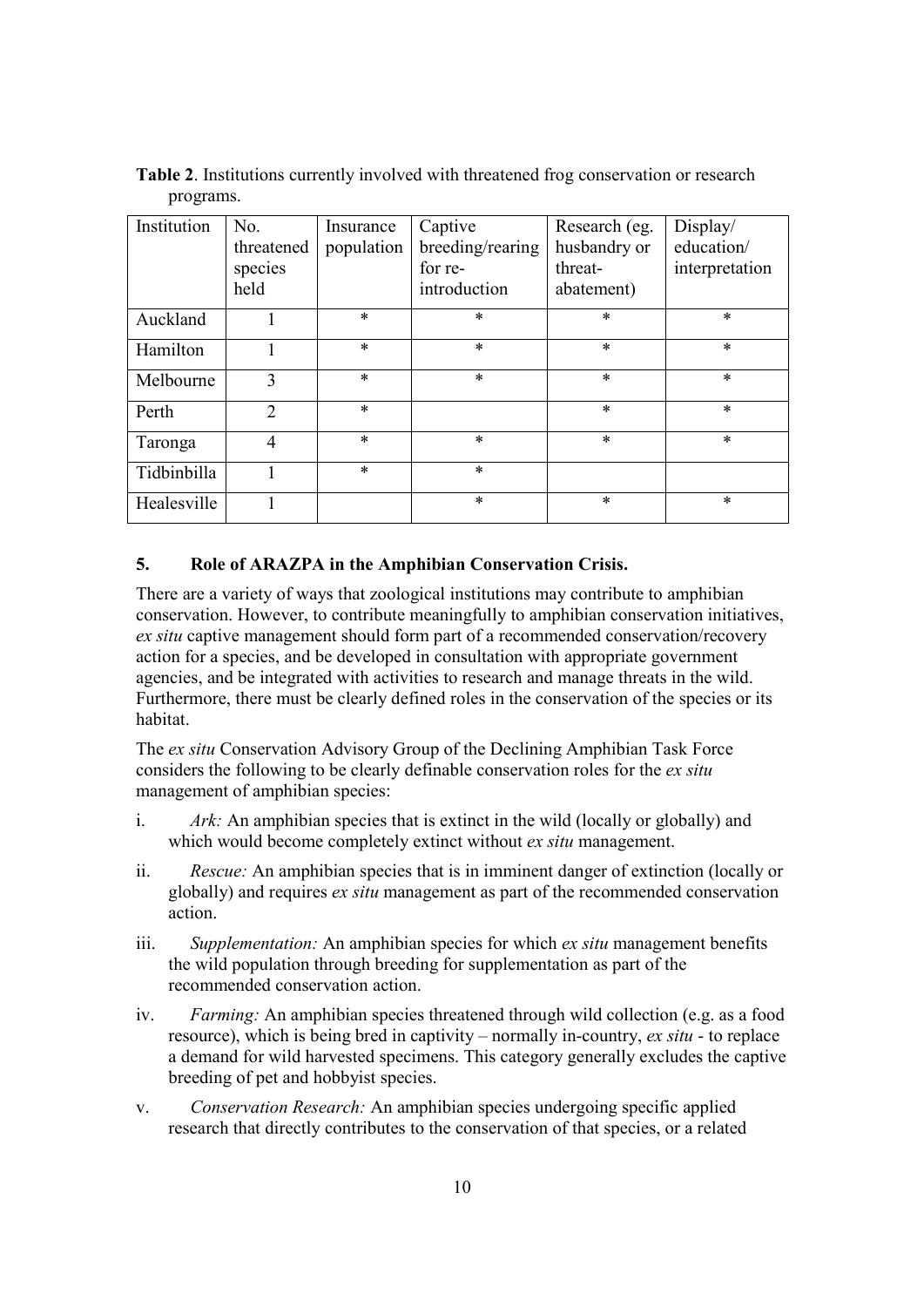species, in the wild. This would include clearly defined 'model' or 'analogue' species.

vi. *Conservation Education*: An amphibian species that is specifically selected for management, primarily in zoos and aquariums, to inspire and increase knowledge in visitors, in order to promote positive behavioral change; for example, when a species is used to raise financial or other support for field conservation projects (this would include clearly defined 'flagship' or 'ambassador' species.).

Role 'iv' does not currently apply to Australasia, although it is conceivable that frog farming may commence in PNG in the future. With this exception, these roles provide clear guidance on how ARAZPA institutions may potentially contribute, through *ex situ* action, to amphibian conservation.

Furthermore, there are increasing levels of activity around *in situ* programs, such as population monitoring, research and habitat management. However, there are increasing limitations on resources available to conservation agencies and research institutions to meet these needs. As ARAZPA institutions build their amphibian expertise and roles in amphibian conservation programs, there are increasing opportunities for them to fill some of these gaps. Broader involvement with *in situ* activities will also facilitate integration of *ex situ* and *in situ* actions, and augment the development of interpretation and education.

#### **5. Conservation Priorities**

#### **5.1 Regional Priorities**

In Australia, it is clear that enormous gaps exist between the immediate and future needs of *ex situ* amphibian conservation and the capacity of ARAZPA institutions, either in terms of space, expertise or operating capacity. Although less significant, due to fewer species, this situation is paralleled in New Zealand. Therefore, if ARAZPA is going to make any meaningful contribution to amphibian conservation, it is essential that we focus upon closing these gaps within our region. We must get our own back yard in order before directing attention to other regions to avoid diluting what limited resources we have.

In the longer term, as we build our capacity in amphibian *ex situ* conservation and management, we may then consider other regional priorities. In these circumstances, South-east Asia would be the next highest priority. That region supports a large and diverse amphibian fauna, which, like all biodiversity in that region, is under immense pressures. In contrast to other global amphibian hotspots, such as Central America and north-east Australia, to date this region has received little attention from amphibian conservationists. However, pressures from habitat loss, over harvesting, invasive species and potentially emergent diseases are mounting. South-east Asia has been identified by WAZA and ARAZPA as a regional conservation priority for Australasian zoological institutions and ARAZPA zoos are already supporting *in situ* conservation programs in a number of South-east Asian countries.

Concerns surrounding disease risks will severely constrain future plans to undertake *ex situ* intervention of exotic species within Australasia. Any future support of international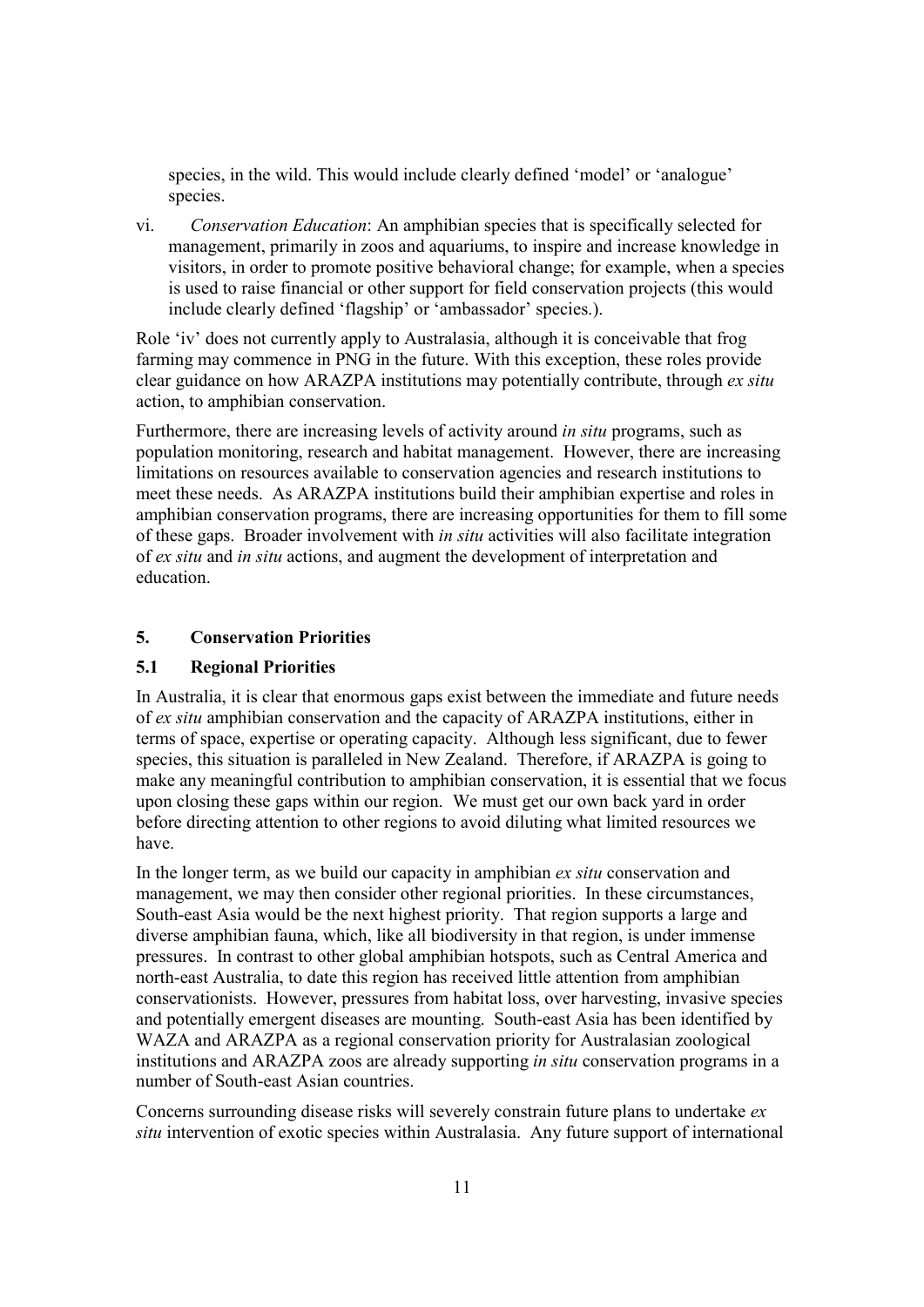programs will most likely be in the form of local research, *in situ* conservation and *ex situ* capacity-building.

# **5.2 Species Priorities**

In PNG, the absence of zoological institutions possessing the necessary infrastructure and staff expertise prevents the development of *ex situ* management programs for PNG amphibians at this time. Moreover, the generally poor understanding of the status of PNG amphibians does not allow for meaningful prioritisation of either *in situ* or *ex situ* resources.

Because of the few native species present in New Zealand and Fiji, taxonomic priorities for *ex situ* intervention in those countries are relatively straightforward.

However, the amphibian assemblage of Australia is large and diverse and the conservation issues are more complex and challenging. It will not be possible for all the problems to be tackled at once; therefore priorities must be established.

At the CBSG/WAZA Amphibian *ex situ* Conservation and Planning Workshop in 2006, a tool was developed for the regional selection and prioritisation of taxa for *ex situ* conservation (Zippel *et al*. 2006; see Appendix II). This tool has been adapted to the Australian situation and used to establish *ex situ* conservation priorities for Australian amphibians. It is currently in draft form and it is anticipated that it will be refined in time. In the mean time, this assessment provides a meaningful guide to assessing priorities, but such assessment will need to be regularly updated.

As yet no formal process has been undertaken by the federal or State conservation agencies to systematically assess whether or not species require *ex situ* conservation action. Recommendations made during the IUCN GAA Australian assessment (in 2001) do not necessarily reflect the views of the various responsible conservation agencies and are now six years out of date. Accordingly, all species have been ranked here, irrespective of whether or not they have been recommended for *ex situ* conservation action previously. Furthermore, species presumed extinct have been included. In the unlikely event that any of these are rediscovered, *ex situ* intervention will need to be seriously considered.

Priority rankings are generally consistent with previous recommendations for *ex situ* conservation action (Table 3). Rankings are also generally consistent with conservation status, although other factors do play a significant role.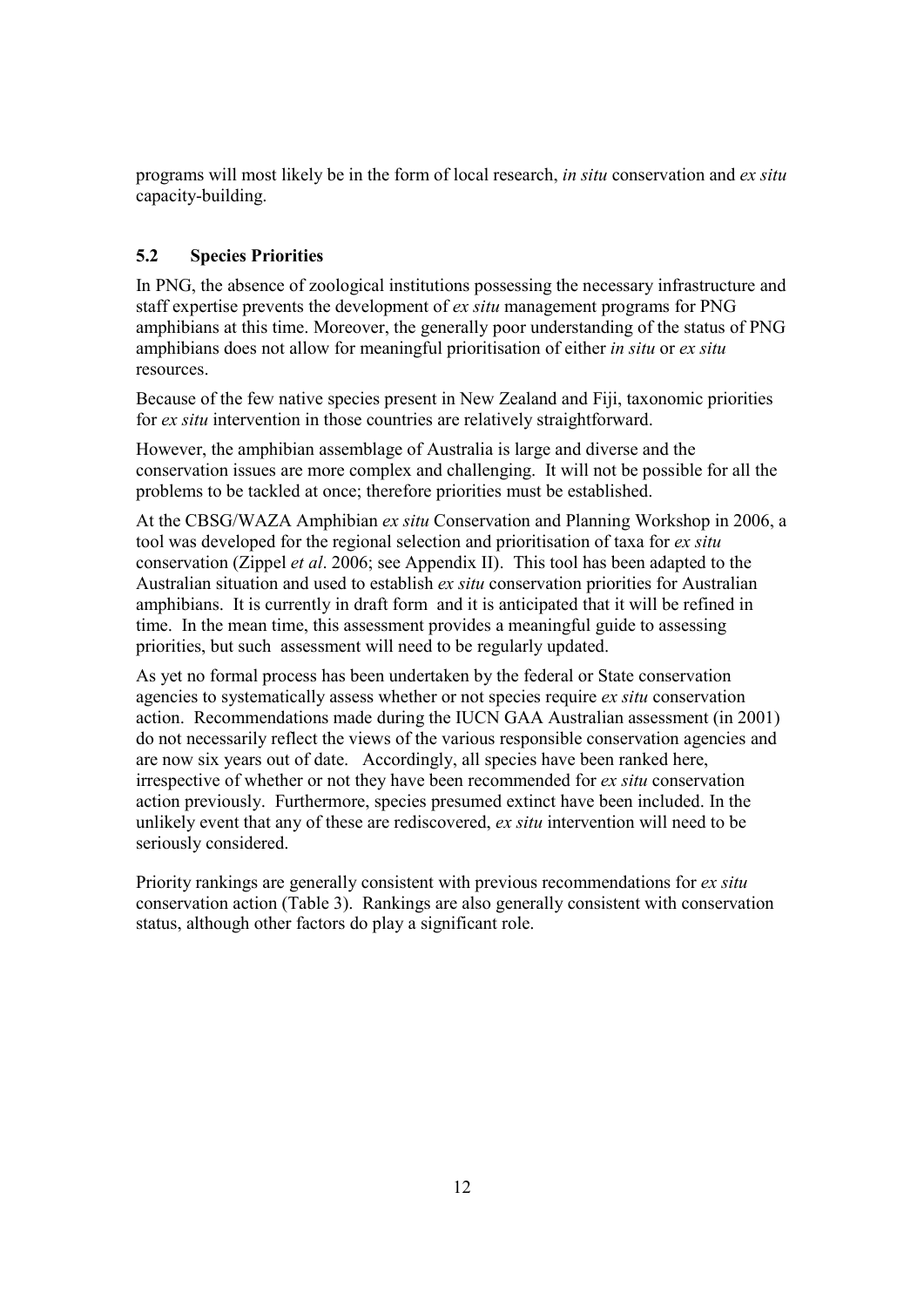|                           | <b>IUCN</b>                | Ex situ            | Rank  |                           |                           | <b>IUCN</b> Ex situ | Rank         |
|---------------------------|----------------------------|--------------------|-------|---------------------------|---------------------------|---------------------|--------------|
| <b>Species</b>            | <b>Status</b>              | rec.               | Score | <b>Species</b>            | Status rec.               |                     | <b>Score</b> |
| Pseudophryne corroboree   | ${\cal CR}$                | $^{+}$             | 78    | Cophixalus mcdonaldi      | EN                        |                     | 29           |
| Rheobatrachus silus       | $\mathop{\rm EX}\nolimits$ |                    | 72    | Cophixalus monticola      | EN                        |                     | 29           |
| Rheobatrachus vitellinus  | EX                         |                    | 72    | Cophixalus neglectus      | EN                        |                     | 29           |
| Philoria frosti           | CR                         | $^{+}$             | 63    | Taudactylus liemi         | NT                        | $^{+}$              | 29           |
| Litoria castanea          | $CR*$                      | $^{+}$             | 60    | Crinia tinnula            | $\mathbf V$               | $+$                 | 29           |
| Litoria spenceri          | CR                         | $^{+}$             | 59    | Crinia sloanei            | DD                        |                     | 28           |
| Geocrinia alba            | CR                         | $^{+}$             | 59    | Assa darlingtoni          | LC                        |                     | 22           |
| Litoria raniformis        | EN                         | $^{+}$             | 59    | Cophixalus peninsularis   | DD                        |                     | 21           |
| Litoria aurea             | $\mathbf V$                | $^{+}$             | 59    | Cophixalus zweifeli       | DD                        |                     | 21           |
| Litoria booroolongensis   | CR                         | $^{+}$             | 57    | Litoria cavernicola       | DD                        |                     | 21           |
| Taudactylus acutirostris  | $CR*$                      | $^{+}$             | 55    | Uperoleia arenicola       | DD                        |                     | 21           |
| Taudactylus pleione       | CR                         | $^{+}$             | 55    | Uperoleia marmorata       | DD                        |                     | 21           |
| Taudactylus diurnus       | $\mathop{\rm EX}\nolimits$ |                    | 55    | Uperoleia martini         | DD                        |                     | 21           |
| Litoria lorica            | $CR*$                      | $^{+}$             | 52    | Uperoleia orientalis      | DD                        |                     | 21           |
| Litoria nyakalensis       | $CR*$                      | $^{+}$             | 52    | Uperoleia tyleri          | DD                        |                     | 21           |
| Nyctimystes dayi          | EN                         | $^{+}$             | 51    | Mixophyes fasciolatus     | LC                        |                     | 21           |
| Geocrinia vitellina       | $\mathbf V$                | $+$                | 51    | Cyclorana platycephala    | $_{\rm LC}$               |                     | 21           |
| Litoria verreauxi alpina  | CR                         |                    | 50    | Geocrinia lutea           | NT                        | $+$                 | 21           |
| Pseudophryne pengilleyi   | EN                         | $^{+}$             | 50    | Litoria daviesae          | $\ensuremath{\mathsf{V}}$ |                     | 19           |
| Taudactylus eungellensis  | CR                         | $^{+}$             | 49    | Litoria freycineti        | $\mathbf V$               |                     | 19           |
| Taudactylus rheophilus    | CR                         | $^{+}$             | 49    | Litoria olongburensis     | $\mathbf V$               | $^{+}$              | 19           |
| Spicospina flammocaerulea | $\mathbf V$                | $+$                | 48    | Litoria subglandulosa     | V                         |                     | 19           |
| Litoria piperata          | $CR*$                      | $^{+}$             | 47    | Litoria caerulea          | LC                        |                     | 16           |
| Mixophyes fleayi          | EN                         | $^{+}$             | 45    | Crinia signifera          | LC                        |                     | 16           |
| Mixophyes iteratus        | EN                         | $^{+}$             | 45    | Adelotus brevis           | NT                        |                     | 16           |
| Heleioporus australiacus  | $\mathbf V$                |                    | 43    | Arenophryne rotunda       | LC                        |                     | 15           |
| Philoria kundagungan      | EN                         |                    | 41    | Cophixalus aenigma        | $\ensuremath{\mathsf{V}}$ |                     | 15           |
| Philoria loveridgei       | EN                         |                    | 41    | Cophixalus hosmeri        | $\ensuremath{\mathsf{V}}$ |                     | 15           |
| Philoria pughi            | EN                         |                    | 41    | Cophixalus saxatilis      | V                         |                     | 15           |
| Philoria richmondensis    | EN                         | $\hspace{0.1mm} +$ | 41    | Litoria jungguy           | NT                        |                     | 14           |
| Philoria sphagnicolus     | EN                         |                    | 41    | Geocrinia rosea           | LC                        |                     | 13           |
| Mixophyes balbus          | $\mathbf V$                | $^{+}$             | 41    | Notaden nichollsi         | LC                        |                     | 13           |
| Mixophyes carbinensis     | EN                         |                    | 40    | Litoria chloris           | LC                        |                     | 13           |
| Mixophyes coggeri         | EN                         |                    | 40    | Heleioporus albopunctatus | $_{\rm LC}$               |                     | 13           |
| Litoria nannotis          | EN                         | $^{+}$             | 38    | Heleioporus barycragus    | LC                        |                     | 13           |
| Litoria rheocola          | EN                         | $^{+}$             | 38    | Heleioporus eyrei         | $\rm LC$                  |                     | 13           |
| Pseudophryne australis    | V                          |                    | 34    | Heleioporus inornatus     | LC                        |                     | 13           |
| Litoria andiirrmalin      | V                          |                    | 34    | Heleioporus psammophilus  | LC                        |                     | 13           |
| Cophixalus concinnus      | CR                         |                    | 33    | Notaden bennetti          | LC                        |                     | 13           |
| Litoria brevipalmata      | EN                         |                    | 33    | Notaden melanoscaphus     | $\rm LC$                  |                     | 13           |
| Litoria cooloolensis      | EN                         |                    | 33    | Lechriodus fletcheri      | $\rm LC$                  |                     | 12           |
| Pseudophryne covacevichae | EN                         |                    | 33    | Myobatrachus gouldi       | LC                        |                     | 12           |
| Notaden weigeli           | DD                         |                    | 31    | Litoria lesueuri          | LC                        |                     | 11           |

**Table 3**. Priority rank-order of species for *ex situ* conservation in Australia. A high rank means high priority. \* Species potentially extinct.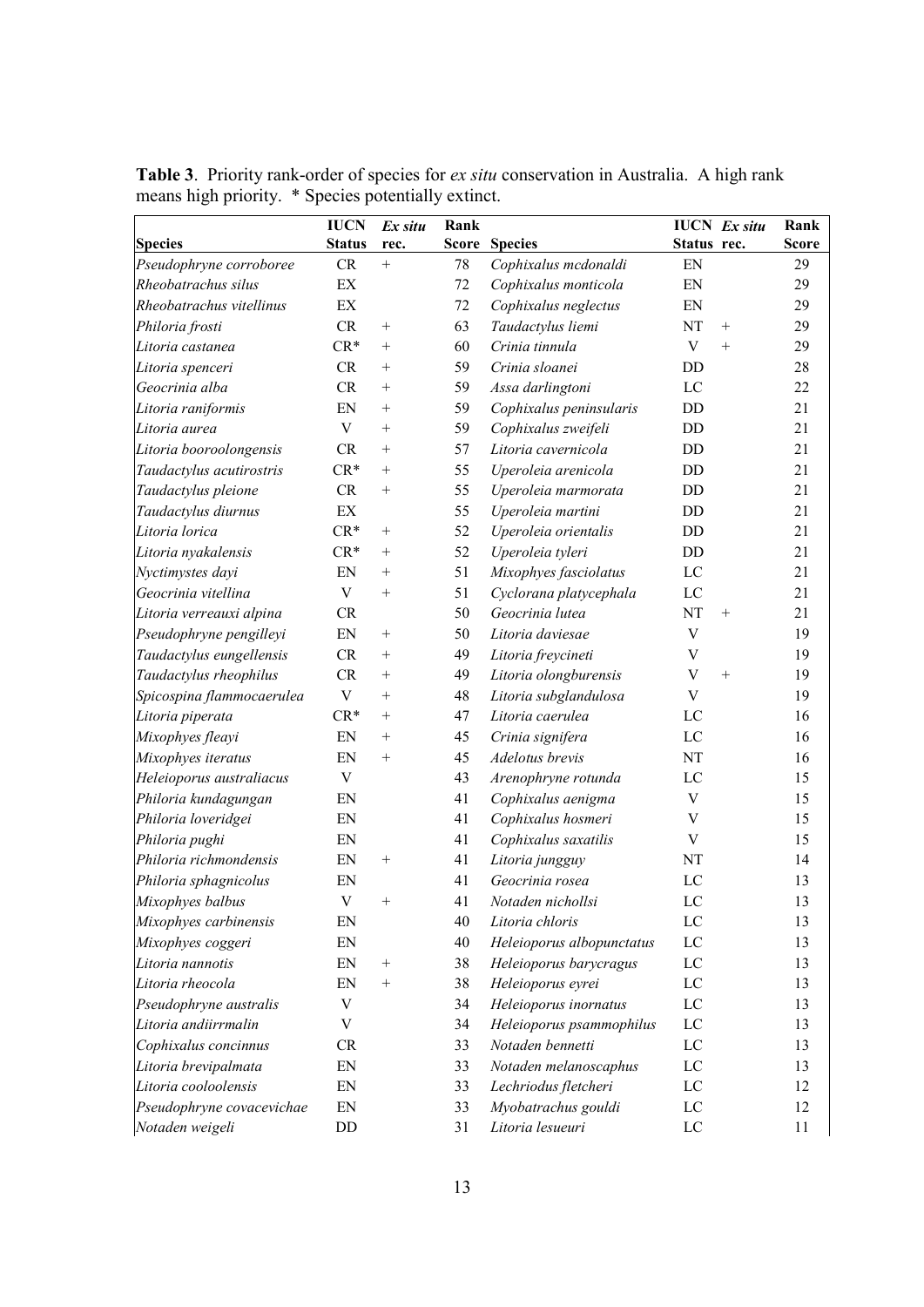# **Table 3 contd.**

|                              | <b>IUCN</b>    | Ex situ | Rank             |                             |             | <b>IUCN</b> Ex situ Rank |                         |
|------------------------------|----------------|---------|------------------|-----------------------------|-------------|--------------------------|-------------------------|
| <b>Species</b>               | <b>Status</b>  | rec.    |                  | <b>Score Species</b>        | Status rec. |                          | <b>Score</b>            |
| Neobatrachus kunapalari      | LC             |         | 11               | Cyclorana verrucosa         | $_{\rm LC}$ |                          | 6                       |
| Neobatrachus pelobatoides    | LC             |         | 11               | Limnodynastes depressus     | LC          |                          | 6                       |
| Neobatrachus sudelli         | LC             |         | 11               | Limnodynastes dorsalis      | LC          |                          | 6                       |
| Litoria pearsoniana          | NT             |         | 11               | Limnodynastes fletcheri     | LC          |                          | 6                       |
| Pseudophryne bibroni         | NT             |         | 11               | Limnodynastes interioris    | $_{\rm LC}$ |                          | 6                       |
| Metacrinia nichollsi         | LC             |         | $\overline{7}$   | Limnodynastes lignarius     | $_{\rm LC}$ |                          | 6                       |
| Paracrinia haswelli          | LC             |         | $\tau$           | Limnodynastes peroni        | LC          |                          | 6                       |
| Rana daemeli                 | LC             |         | $\tau$           | Limnodynastes salmini       | LC          |                          | 6                       |
| Cophixalus bombiens          | NT             |         | $\tau$           | Limnodynastes terraereginae | LC          |                          | 6                       |
| Cophixalus crepitans         | NT             |         | $\tau$           | Litoria ewingi              | LC          |                          | 6                       |
| Cophixalus exiguus           | NT             |         | 7                | Litoria paraewingi          | $_{\rm LC}$ |                          | 6                       |
| Litoria barringtonensis      | NL             |         | 7                | Litoria revelata            | LC          |                          | 6                       |
| Litoria nudidigita           | NL             |         | $\boldsymbol{7}$ | Litoria rubella             | LC          |                          | 6                       |
| Cyclorana australis          | LC             |         | 6                | Mixophyes schevilli         | LC          |                          | 6                       |
| Cyclorana novaehollandiae    | LC             |         | 6                | Neobatrachus albipes        | LC          |                          | 6                       |
| Limnodynastes convexiusculus | LC             |         | 6                | Neobatrachus aquilonius     | LC          |                          | 6                       |
| Limnodynastes tasmaniensis   | LC             |         | 6                | Neobatrachus centralis      | $_{\rm LC}$ |                          | 6                       |
| Litoria cyclorhyncha         | LC             |         | 6                | Neobatrachus fulvus         | $_{\rm LC}$ |                          | 6                       |
| Litoria dahli                | LC             |         | 6                | Neobatrachus pictus         | LC          |                          | 6                       |
| Litoria moorei               | LC             |         | 6                | Neobatrachus sutor          | LC          |                          | 6                       |
| Opisthodon spenceri          | LC             |         | 6                | Neobatrachus wilsmorei      | LC          |                          | 6                       |
| Limnodynastes dumerili       | LC             |         | 6                | Opisthodon ornatus          | LC          |                          | 6                       |
| Crinia bilingua              | LC             |         | 6                | Litoria adelaidensis        | $_{\rm LC}$ |                          | 6                       |
| Crinia deserticola           | LC             |         | 6                | Litoria latopalmata         | LC          |                          | 3                       |
| Crinia georgiana             | LC             |         | 6                | Uperoleia laevigata         | LC          |                          | $\overline{\mathbf{3}}$ |
| Crinia glauerti              | LC             |         | 6                | Litoria citropa             | LC          |                          | $\overline{\mathbf{3}}$ |
| Crinia insignifera           | LC             |         | 6                | Litoria fallax              | $_{\rm LC}$ |                          | 3                       |
| Crinia nimbus                | LC             |         | 6                | Litoria gracilenta          | $_{\rm LC}$ |                          | 3                       |
| Crinia parinsignifera        | LC             |         | 6                | Litoria peroni              | LC          |                          | 3                       |
| Crinia pseudinsignifera      | LC             |         | 6                | Litoria infrafrenata        | $_{\rm LC}$ |                          | 3                       |
| Crinia remota                | LC             |         | 6                | Litoria splendida           | LC          |                          | 3                       |
| Crinia riparia               | LC             |         | 6                | Austrochaperina adelphe     | LC          |                          | 3                       |
| Crinia subinsignifera        | LC             |         | 6                | Austrochaperina fryi        | LC          |                          | $\mathfrak{Z}$          |
| Crinia tasmaniensis          | $_{\rm LC}$    |         | 6                | Austrochaperina gracilipes  | $\rm LC$    |                          | 3                       |
| Cyclorana alboguttata        | $_{\rm LC}$    |         | 6                | Austrochaperina pluvialis   | $_{\rm LC}$ |                          | $\overline{\mathbf{3}}$ |
| Cyclorana brevipes           | $_{\text{LC}}$ |         | 6                | Austrochaperina robusta     | $\rm LC$    |                          | $\mathfrak{Z}$          |
| Cyclorana cryptotis          | $_{\rm LC}$    |         | 6                | Cophixalus infacetus        | $_{\rm LC}$ |                          | 3                       |
| Cyclorana cultripes          | $_{\rm LC}$    |         | 6                | Cophixalus ornatus          | $_{\rm LC}$ |                          | 3                       |
| Cyclorana longipes           | $_{\rm LC}$    |         | 6                | Geocrinia laevis            | LC          |                          | $\overline{\mathbf{3}}$ |
| Cyclorana maculosa           | $_{\rm LC}$    |         | 6                | Geocrinia leai              | LC          |                          | $\mathfrak{Z}$          |
| Cyclorana maini              | $_{\text{LC}}$ |         | 6                | Geocrinia victoriana        | $_{\rm LC}$ |                          | $\overline{\mathbf{3}}$ |
| Cyclorana manya              | $_{\rm LC}$    |         | 6                | Litoria bicolor             | $_{\rm LC}$ |                          | $\mathfrak{Z}$          |
| Cyclorana vagitus            | $_{\rm LC}$    |         | 6                | Litoria burrowsae           | $\rm LC$    |                          | $\mathfrak{Z}$          |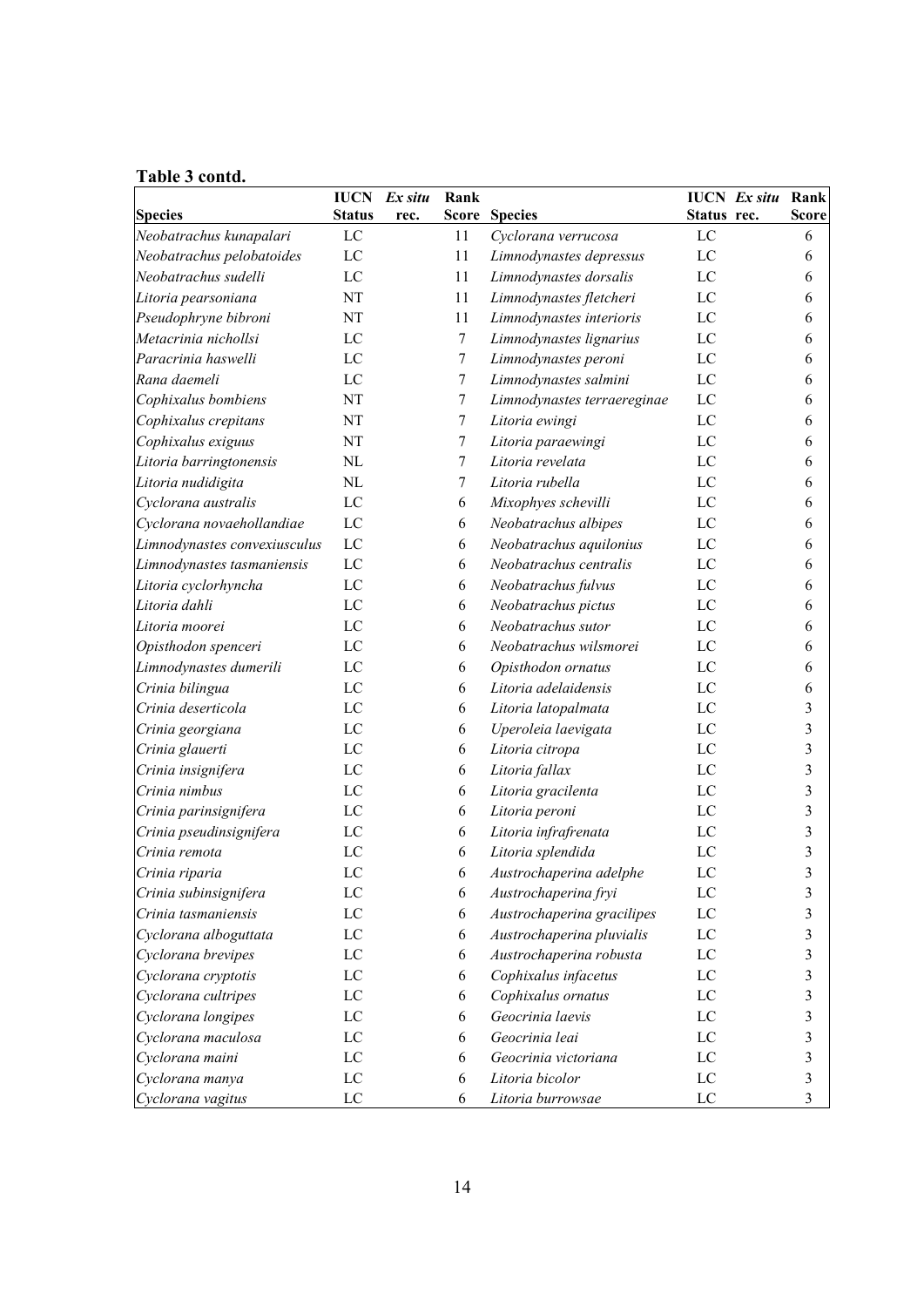# **Table 3 contd.**

|                             | <b>IUCN</b><br><b>Status</b> | Ex situ | Rank                    |                            | Status rec. | <b>IUCN</b> Ex situ | Rank                    |
|-----------------------------|------------------------------|---------|-------------------------|----------------------------|-------------|---------------------|-------------------------|
| <b>Species</b>              |                              | rec.    |                         | <b>Score Species</b>       |             |                     | <b>Score</b>            |
| Litoria electrica           | LC                           |         | 3                       | Pseudophryne dendyi        | LC          |                     | 3                       |
| Litoria eucnemis            | LC                           |         | 3                       | Pseudophryne douglasi      | LC          |                     | 3                       |
| Litoria genimaculata        | LC                           |         | 3                       | Pseudophryne guentheri     | LC          |                     | 3                       |
| Litoria gilleni             | LC                           |         | 3                       | Pseudophryne major         | LC          |                     | 3                       |
| Litoria inermis             | LC                           |         | 3                       | Pseudophryne occidentalis  | LC          |                     | 3                       |
| Litoria jervisiensis        | $_{\rm LC}$                  |         | $\overline{3}$          | Pseudophryne raveni        | $_{\rm LC}$ |                     | 3                       |
| Litoria littlejohni         | LC                           |         | $\overline{3}$          | Pseudophryne semimarmorata | LC          |                     | 3                       |
| Litoria longirostris        | LC                           |         | 3                       | Uperoleia altissima        | LC          |                     | 3                       |
| Litoria meiriana            | LC                           |         | $\overline{3}$          | Uperoleia aspera           | LC          |                     | 3                       |
| Litoria microbelos          | LC                           |         | 3                       | Uperoleia borealis         | LC          |                     | 3                       |
| Litoria nasuta              | LC                           |         | 3                       | Uperoleia capitulata       | LC          |                     | 3                       |
| Litoria nigrofrenata        | LC                           |         | 3                       | Uperoleia crassa           | LC          |                     | $\overline{\mathbf{3}}$ |
| Litoria pallida             | LC                           |         | 3                       | Uperoleia fusca            | LC          |                     | 3                       |
| Litoria personata           | LC                           |         | 3                       | Uperoleia glandulosa       | LC          |                     | 3                       |
| Litoria phyllochroa         | LC                           |         | 3                       | Uperoleia inundata         | LC          |                     | $\overline{\mathbf{3}}$ |
| Litoria rothi               | LC                           |         | $\overline{3}$          | Uperoleia lithomoda        | LC          |                     | 3                       |
| Litoria tornieri            | LC                           |         | 3                       | Uperoleia littlejohni      | LC          |                     | 3                       |
| Litoria tyleri              | LC                           |         | 3                       | Uperoleia micromeles       | LC          |                     | $\overline{\mathbf{3}}$ |
| Litoria verreauxi verreauxi | LC                           |         | 3                       | Uperoleia mimula           | LC          |                     | 3                       |
| Litoria watjulumensis       | $_{\rm LC}$                  |         | 3                       | Uperoleia minima           | LC          |                     | 3                       |
| Litoria wilcoxi             | LC                           |         | 3                       | Uperoleia mjobergi         | LC          |                     | 3                       |
| Litoria xanthomera          | LC                           |         | 3                       | Uperoleia rugosa           | LC          |                     | 3                       |
| Pseudophryne coriacea       | $_{\rm LC}$                  |         | 3                       | Uperoleia russelli         | LC          |                     | 3                       |
| Litoria coplandi            | LC                           |         | $\overline{3}$          | Uperoleia talpa            | LC          |                     | 3                       |
| Litoria dentata             | $_{\rm LC}$                  |         | $\overline{\mathbf{3}}$ | Uperoleia trachyderma      | LC          |                     | 3                       |
|                             |                              |         |                         | Uperoleia daviesae         | <b>NL</b>   |                     | 3                       |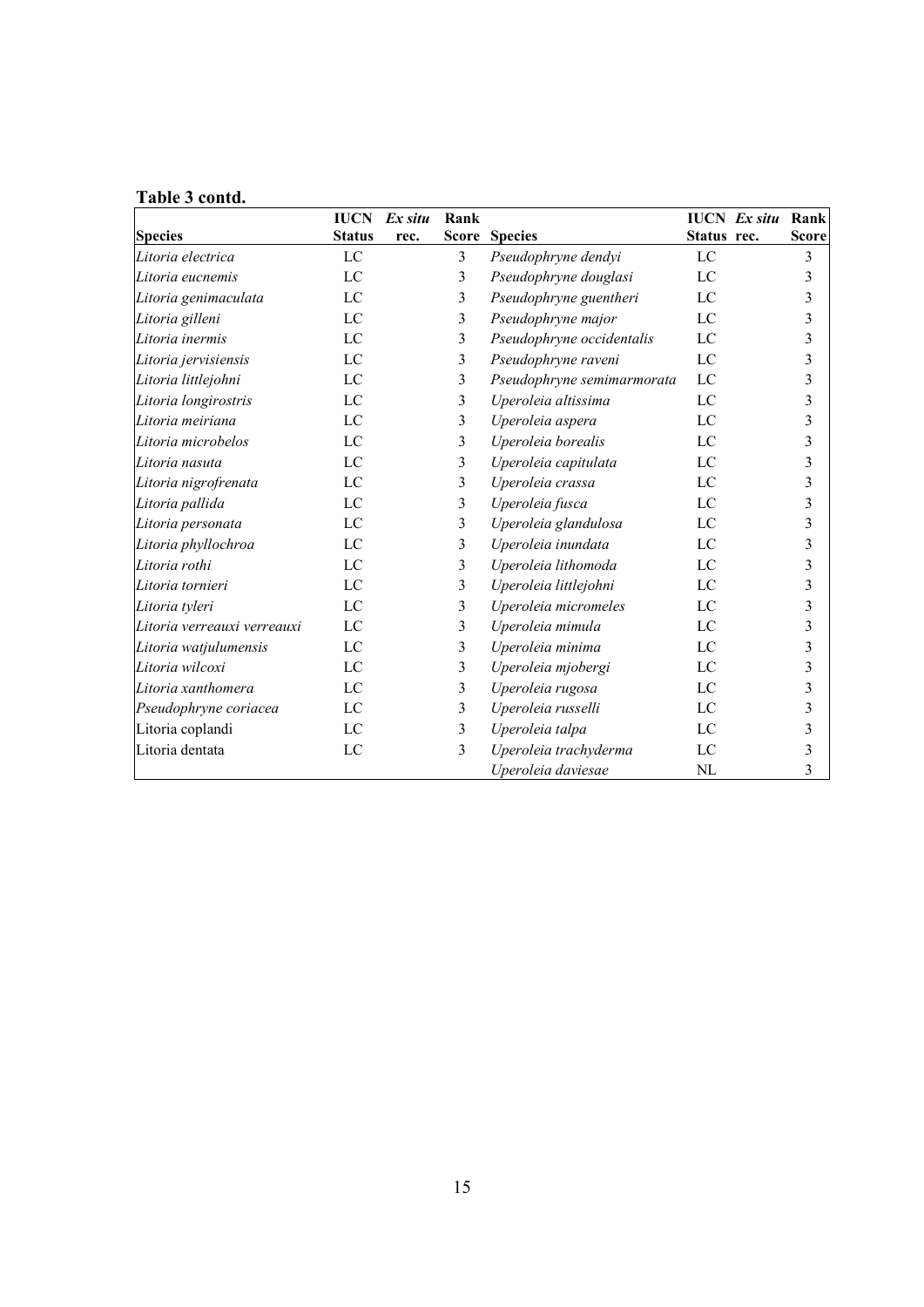The high priorities are characterised by the following species or species groups and are dominated by stream-breeding species and montane and alpine species:

- The entire genus of *Taudactylus*, in particular *T. pleioni* and *T. rheophilus*, which are possibly the most endangered frogs in Australia at present:
- All of the threatened wet tropics endemic stream frogs (*Litoria nannotis*, *L. rheocola*, and *Nyctimystes dayi.*);
- Other subtropical and temperate stream species (*Litoria spenceri*, *L. booroolongensis*, *Mixophyes fleayi* and *M. balbus*);
- The entire genus of *Philoria* (the ARC has kept *P. frosti* in captivity for several years with no breeding success).
- Alpine and high-montane species.

These species should form the focus for maximum *ex situ* conservation effort.

Aside from extinct species, some ARAZPA institutions have already commenced *ex situ* programs on several of the highest priority species, namely: Southern Corroboree Frog *P. corroboree*, Green and Golden Bell Frog *L. aurea*, Growling Grass Frog *L. raniformis*, Spotted Tree Frog *L. spenceri*, and the Stuttering Frog *M. balbus*.

#### **5.3 Analogue Species**

Many of these species have relatively specialized ecological requirements that pose various challenges for *ex situ* management. Husbandry and captive breeding techniques have been developed for only a few species. These priorities must therefore be tempered by existing knowledge and institutional capacity. In some instances, it will be necessary to develop/trial husbandry on ecological analogue species as 'stepping stones' to more challenging and higher risk species. An example of this approach is the development of husbandry protocols at Melbourne Zoo for *Mixophyes fasciolatus*, with the sole aim of developing staff and institutional capacity to apply the skills and knowledge gained to more threatened species in the genus, leading to successful captive breeding of *M. balbus* (Banks *et al*., 2003). This approach has also been implemented by Perth Zoo on *Geocrinia* spp.

Institutions wishing to develop *ex situ* husbandry capacity for threatened species should consider the life history and ecological characteristics of the species, then endeavour to build programs around appropriate analogue species before tackling more challenging, higher risk, target species. For instance, the husbandry of several stream-breeding species, including some threatened species, has now been developed. Successful breeding programs for these species exist, either in zoos or the ARC. These species provide valuable analogues for developing skills, facilities and experience for other, potentially more challenging stream breeding species, such as *Taudactylus* spp.. Potential analogues for some threatened species are provided in Table 4.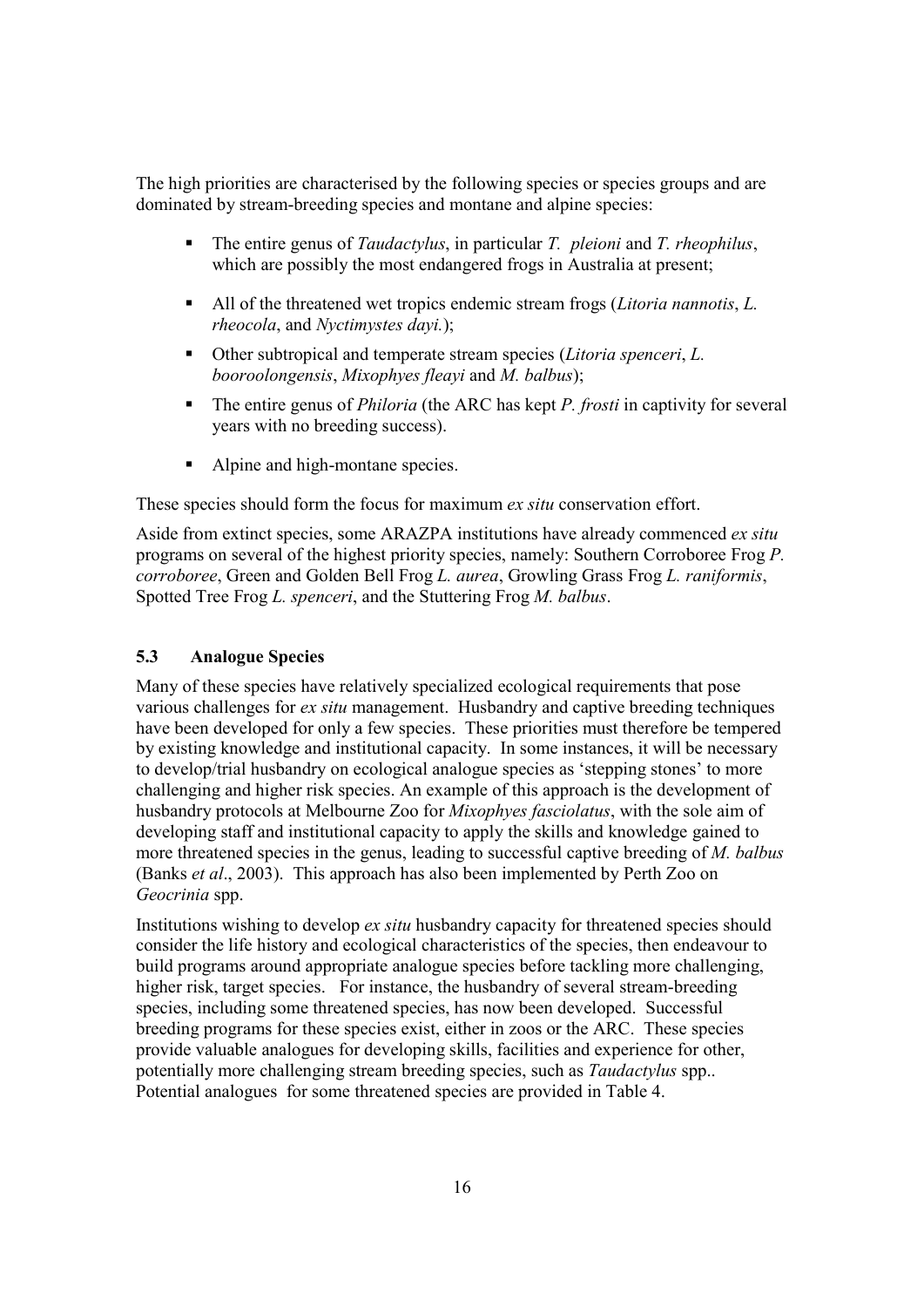| <b>Threatened target species</b> | Potential analogue species                                                |
|----------------------------------|---------------------------------------------------------------------------|
| Pseudophryne corroboree          | <i>Pseudophryne australis, P. dendyi</i> (already breeding in captivity)  |
| Litoria booroolongensis          | Litoria lesueuri, L. wilcoxi                                              |
| Litoria spenceri                 | Litoria citropa, L. lesueuri                                              |
| Taudactylus acutirostris         | No congeneric analogues; other tropical stream-breeding species           |
| Taudactylus eungellensis         | No congeneric analogues; other tropical stream-breeding species           |
| Nyctomystes dayi                 | No congeneric analogues; other tropical stream-breeding species           |
| Mixophyes carbinensis            | <i>Mixophyes balbus</i> (already breeding in captivity)                   |
| Mixophyes coggeri                | Mixophyes balbus (already breeding in captivity)                          |
| Mixophyes fleayi                 | <i>Mixophyes balbus</i> (already breeding in captivity)                   |
| Pseudophryne covacevichae        | <i>Pseudophryne australis, P. dendyi, (already breeding in captivity)</i> |
| Geocrinia alba                   | Geocrinia lutea, G. rosea                                                 |
| Geocrinia vitellina              | Geocrinia lutea, G. rosea                                                 |

**Table 4.** Priority threatened species and potential analogues.

Some species or genera, such as *Philoria* and *Taudactylus* spp, lack useful ecological analogues with lower conservation status, and due to their specialized life histories, pose significant captive husbandry challenges. At this stage, these species should only be considered for *ex situ* intervention by the most experienced institutions.

#### **5.3 Broader Biodiversity Considerations**

In view of the level of uncertainty around the status of many species within Australia and the high potential for increases in extinction risk to species in the future, it is essential that steps are taken to ensure that *ex situ* capacity is developed to assist in the conservation of the region's broader amphibian diversity. Therefore, in addition to species that have already been identified at high extinction risk and requiring *ex situ* conservation action, some effort should also be devoted to developing captive husbandry and breeding capability in other taxa representative of the region's amphibian diversity.

A number of monotypic genera exist in Australia with unusual biology or habitat specialisations, ie. *Arenophryne rotunda, Assa darlingtoni, Metacrinia nichollsi, Myobatrachus gouldi* and *Lechriodus fletcheri*. These species should be targeted for the development of *ex situ* management capability to ensure against its potential future need.

Some genera or phylogenetic groups are already represented within *ex situ* collections and captive breeding has been achieved for some species within them, such as the *Litoria caerulea*, *L. peroni*, *L. bicolor* and *L. aurea* complexes, and *Limnodynastes* spp. However, others are not and should be targeted, ie. *Adelotus, Cophixalus, Crinia, Cyclorana, Helieoporus, Neobatrachus, Notaden* and *Uperoliea*. Choices of species within these genera for developing captive management techniques should be informed by conservation status, ecological knowledge, educational/display potential and accessibility. The following species could be considered for example: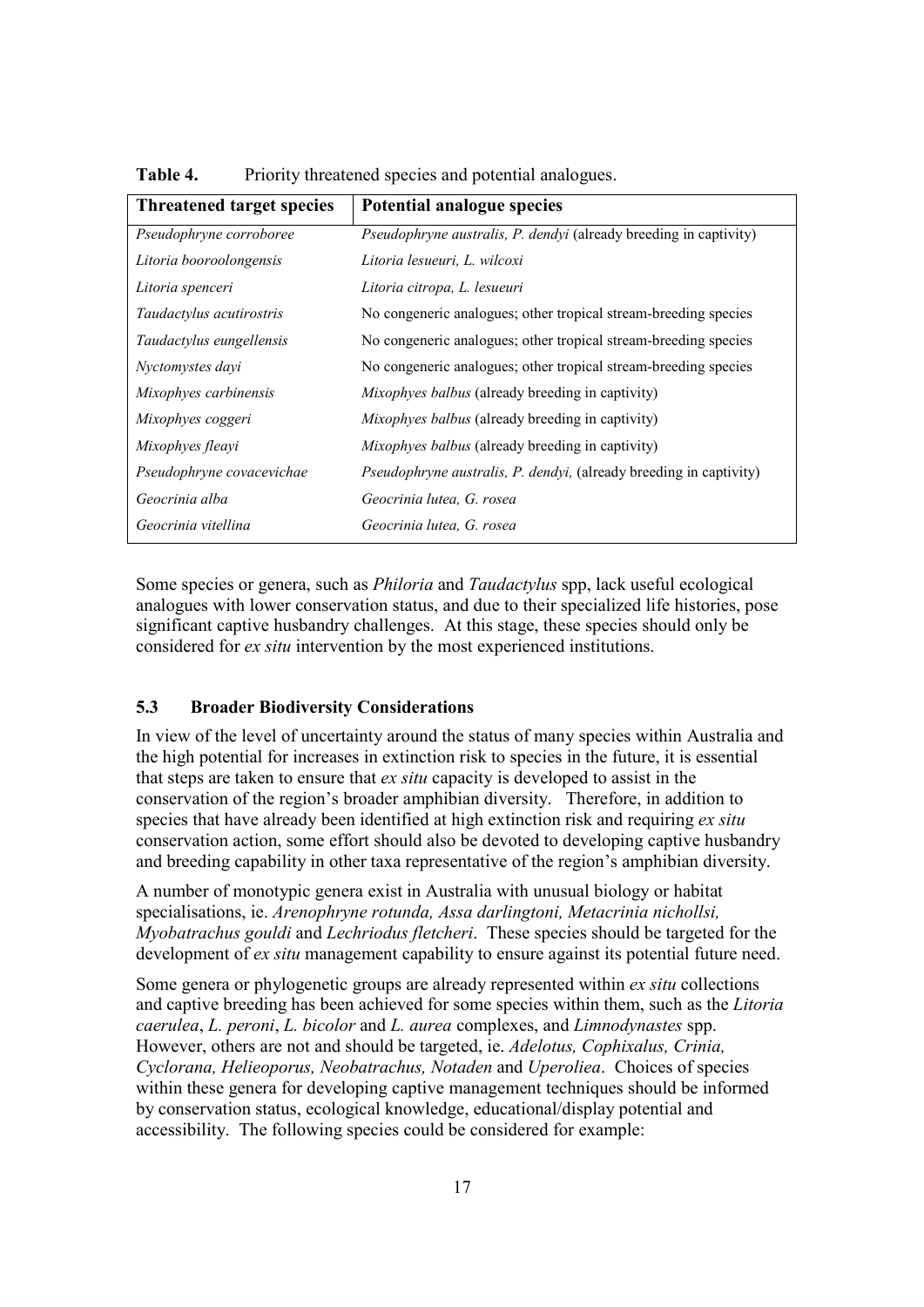$H$ elieoporus australiacus *Notaden weigeli* Data Deficient *Uperoliea tyleri/martini* Data Deficient

*Crinia riparia* Stream-breeding species<br>*Cyclorana platycephala* Captive-bred by ARC; di Captive-bred by ARC; displays well<br>Vulnerable

Table 5 summarises the highest priority species within Australia for *ex situ* conservation action, and the kind of actions needed/identified for each species and taxonomic group. All species that have been recommended for *ex situ* intervention are included, irrespective of rank.

# **5.4 Research**

Many research questions relevant to amphibian conservation remain un-answered. Some of these are taxon-specific and others are more general, pertaining to taxonomic groups or regions. Captive management and breeding programs have the potential to play a vital role in supporting various research activities in these areas. This has already been demonstrated by the ARC, through the discovery of chytrid fungus, anti-fungacide research, and development of husbandry techniques and re-introduction trials.

Several endangered species recovery programs in Australia and New Zealand are at advanced stages and quite specific research objectives, relating to understanding impacts/interactions of threatening processes, are being addressed (eg. chytrid, introduced fish and salinity). Increasingly, these research projects are reliant upon experimental translocations, or captive breeding to produce stock or progeny for experimental re**introduction** 

*Ex situ* management and breeding programs can contribute to the following areas of conservation research:

- Husbandry and reproductive biology.
- Experimental translocations.
- Development and evaluation of re-introduction programs.
- Clinical disease research.
- Assisted reproduction technologies.
- Provision of large numbers of individuals of species, otherwise unavailable in the field, for experimental research into causes of population decline.

Generally, research needs will be determined by relevant recovery programs or other conservation plans, such as the Amphibian Chytrid Threat Abatement Plan (Department of the Environment and Heritage 2006). These needs also should be considered when designing *ex situ* management programs and selecting species.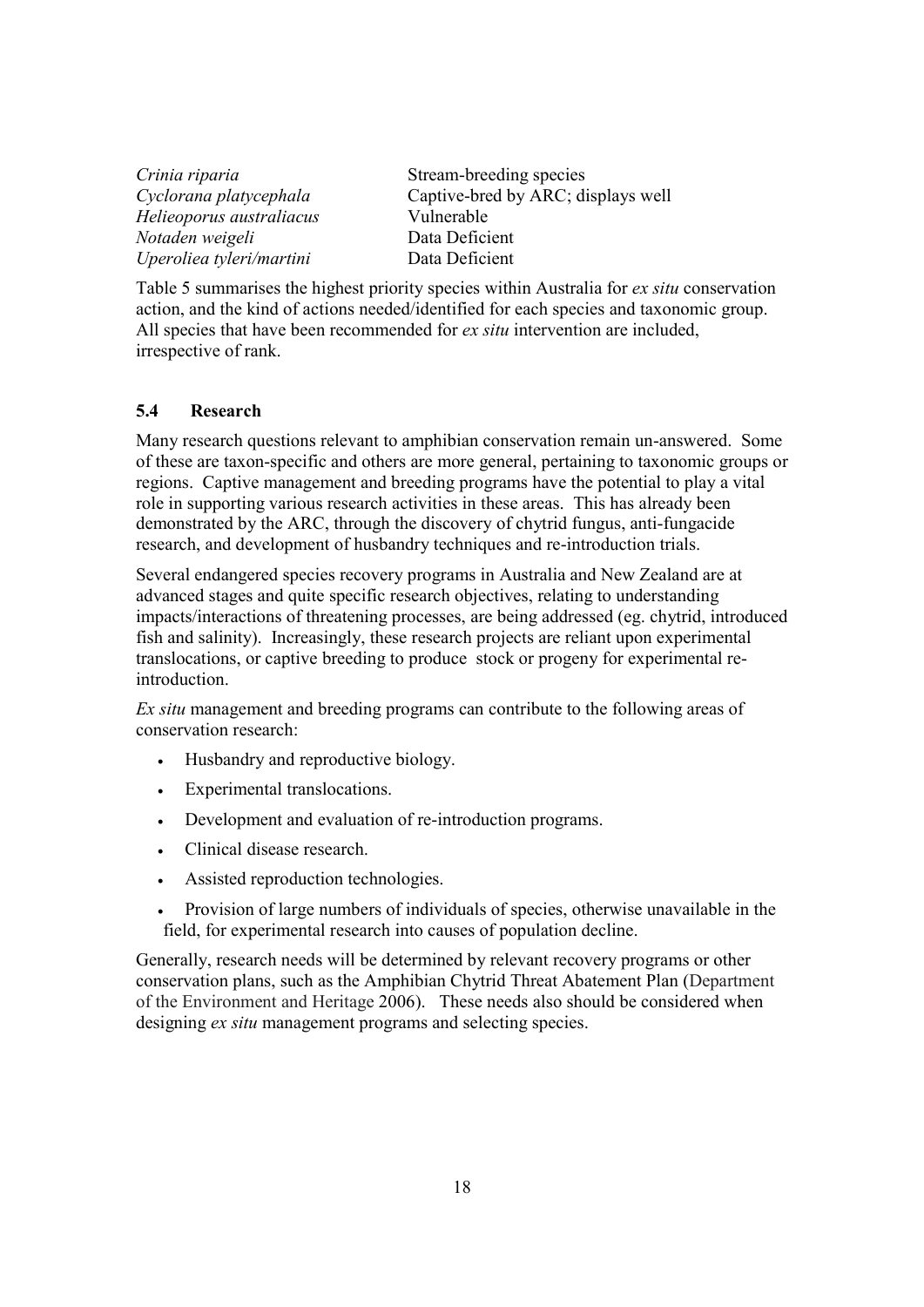**Table 5.** Summary of Australian species and genera that should be targeted for various *ex situ* conservation-related actions. Threatened and Near Threatened species are in priority order; Least Concern (LC) species and genera are in alphabetical order.

|                           | <b>IUCN</b> |                  |                    | Ark Rescue Supplementation Research Education Husbandry |                  |           |             |
|---------------------------|-------------|------------------|--------------------|---------------------------------------------------------|------------------|-----------|-------------|
| Species/genus             | status      |                  |                    |                                                         |                  |           | development |
| Pseudophryne corroboree   | CR          | $\boldsymbol{+}$ | $\boldsymbol{+}$   | $\boldsymbol{+}$                                        | $\boldsymbol{+}$ | $\! + \!$ | $+$         |
| Philoria frosti           | CR          |                  |                    | $^{+}$                                                  | $+$              |           | $^{+}$      |
| Litoria raniformis        | EN          |                  |                    | $^{+}$                                                  | $^{+}$           | $^{+}$    |             |
| Litoria aurea             | VU          |                  |                    | $^{+}$                                                  | $^{+}$           | $^{+}$    |             |
| Litoria spenceri          | CR          | $^{+}$           |                    | $^{+}$                                                  | $^+$             | $^{+}$    |             |
| Taudactylus pleioni       | CR          | $^{+}$           | $^{+}$             |                                                         | $^{+}$           |           | $^{+}$      |
| Litoria booroolongensis   | CR          | $^{+}$           | $^{+}$             | $^{+}$                                                  |                  | $^{+}$    | $^{+}$      |
| Pseudophryne pengilleyi   | EN          |                  | $\! + \!\!\!\!$    |                                                         | $^{+}$           | $^{+}$    | $^{+}$      |
| Taudactylus acutirostris  | ${\cal CR}$ |                  |                    |                                                         |                  |           | $^{+}$      |
| Taudactylus eungellensis  | CR          |                  |                    |                                                         |                  |           | $^{+}$      |
| Nyctomystes dayi          | ${\rm EN}$  |                  | $^{+}$             |                                                         |                  |           | $^{+}$      |
| Spicospina flammocaerulea | VU          |                  |                    |                                                         |                  | $^{+}$    | $^{+}$      |
| Taudactylis rheophilus    | ${\rm CR}$  | $^{+}$           |                    |                                                         |                  |           | $^{+}$      |
| Litoria nannotis          | EN          |                  |                    |                                                         | $^{+}$           | $^{+}$    | $^{+}$      |
| Litoria rheocola          | EN          |                  | $\hspace{0.1mm} +$ |                                                         | $^{+}$           | $^{+}$    | $^{+}$      |
| Mixophyes iteratus        | EN          |                  | $\hspace{0.1mm} +$ |                                                         |                  | $^{+}$    | $^{+}$      |
| Mixophyes balbus          | EN          | $^{+}$           | $^{+}$             |                                                         | $^{+}$           | $^{+}$    |             |
| Mixophyes carbinensis     | EN          |                  | $^{+}$             |                                                         |                  | $^{+}$    | $^{+}$      |
| Mixophyes coggeri         | EN          |                  | $\hspace{0.1mm} +$ |                                                         |                  | $^{+}$    | $^{+}$      |
| Mixophyes fleayi          | EN          |                  |                    |                                                         |                  |           | $^{+}$      |
| Philoria richmondensis    | EN          |                  |                    |                                                         |                  |           | $^{+}$      |
| Philoria kundagungan      | EN          |                  |                    | $^{+}$                                                  |                  |           | $^{+}$      |
| Philoria loveridgei       | EN          |                  |                    | $^{+}$                                                  |                  |           | $^{+}$      |
| Philoria pughi            | EN          |                  |                    | $^{+}$                                                  |                  |           | $^{+}$      |
| Philoria spagnicolus      | EN          |                  |                    | $^{+}$                                                  |                  |           | $^{+}$      |
| Pseudophryne covacevichae | EN          |                  |                    | $^{+}$                                                  |                  |           | $^{+}$      |
| Geocrinia alba            | CR          |                  | $^{+}$             | $^{+}$                                                  |                  |           | $^{+}$      |
| Geocrinia vitellina       | VU          |                  |                    |                                                         | $^{+}$           | $^{+}$    | $^{+}$      |
| Taudactylus liemi         | NT          |                  |                    |                                                         |                  | $^{+}$    | $^{+}$      |
| Geocrinia lutea           | NT          |                  |                    |                                                         | $\! +$           | $^{+}$    | $^{+}$      |
| Arenophryne rotunda       | $_{\rm LC}$ |                  |                    |                                                         |                  | $^{+}$    | $^{+}$      |
| Assa darlingtoni          | LC          |                  |                    |                                                         |                  |           | $^{+}$      |
| Lechriodus fletcheri      | LC          |                  |                    |                                                         |                  |           |             |
| Metacrinia nichollsi      | $_{\rm LC}$ |                  |                    |                                                         |                  |           | $^{+}$      |
| Myobatrachus gouldi       | ${\rm LC}$  |                  |                    |                                                         |                  |           | $^{+}$      |
| Cophixalus spp.           |             |                  |                    |                                                         |                  |           | $^{+}$      |
| Crinia spp.               |             |                  |                    |                                                         |                  |           | $^{+}$      |
| Cyclorana spp.            |             |                  |                    |                                                         |                  |           | $^{+}$      |
| Geocrinia rosea           | LC          |                  |                    |                                                         |                  |           | $^{+}$      |
| Helieoporus spp.          |             |                  |                    |                                                         |                  |           | $^{+}$      |
| Litoria lesueuri          | $\rm LC$    |                  |                    |                                                         |                  |           | $^{+}$      |
| Litoria wilcoxi           | $\rm LC$    |                  |                    |                                                         |                  |           | $^{+}$      |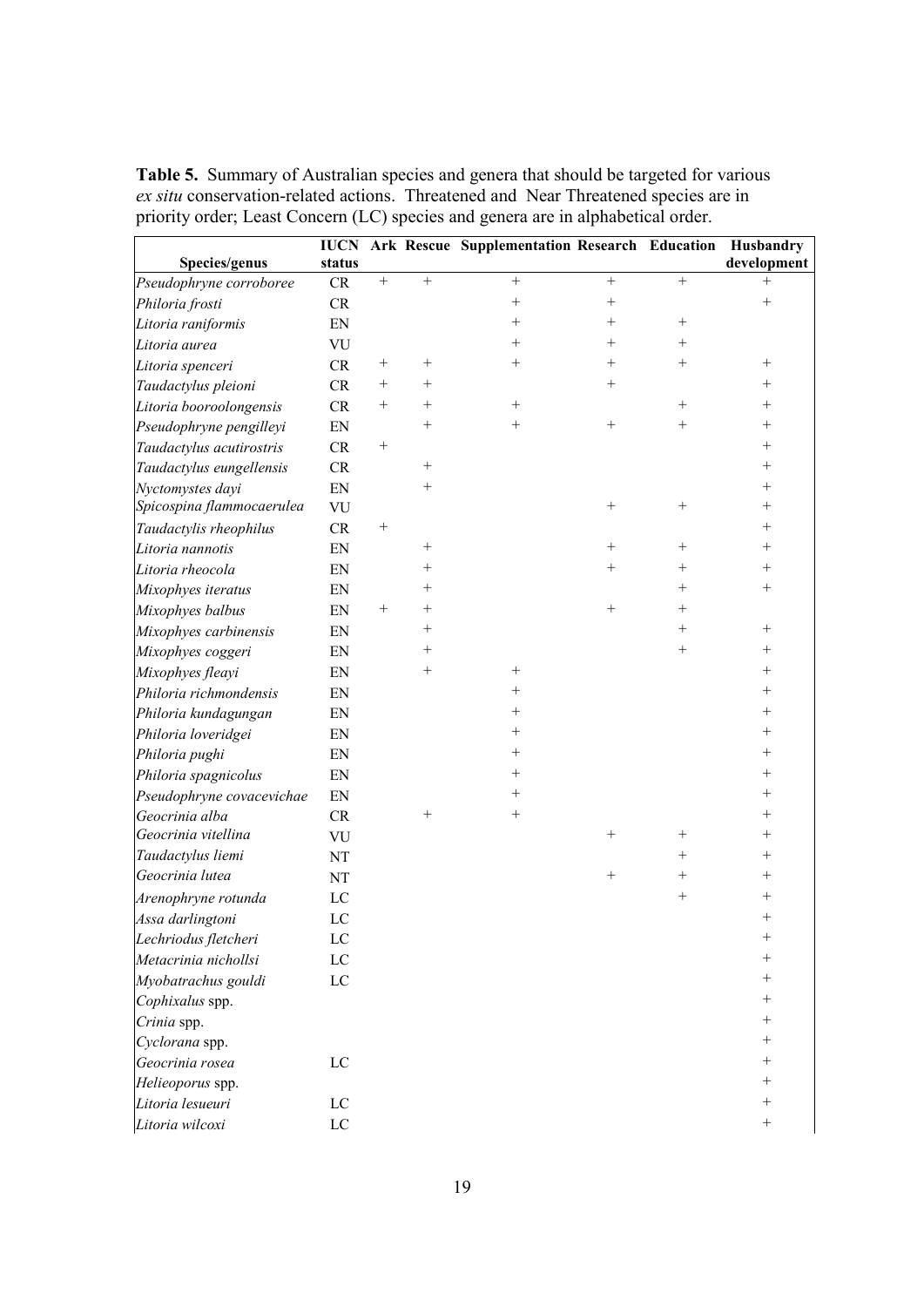#### **Table 5.** cont'd.

|                        |        |  | <b>IUCN</b> Ark Rescue Supplementation Research Education Husbandry |  |             |
|------------------------|--------|--|---------------------------------------------------------------------|--|-------------|
| Species/genus          | status |  |                                                                     |  | development |
| Litoria citropa        | LC     |  |                                                                     |  |             |
| Neobatrachus spp.      |        |  |                                                                     |  | $^{+}$      |
| Notaden spp.           |        |  |                                                                     |  | $+$         |
| Pseudophryne australis | VU     |  |                                                                     |  | $^{+}$      |
| Pseudophryne bibroni   | NT     |  |                                                                     |  | $+$         |
| Pseudophryne dendyi    | LC     |  |                                                                     |  | $+$         |
| Uperoliea spp.         |        |  |                                                                     |  |             |

#### **6. Institutional capacity**

# **6.1 Facilities**

For ARAZPA to make a meaningful contribution to amphibian conservation, institutional capacity for amphibian *ex situ* management needs to be significantly increased. Due to the special needs of amphibians, this will require significant investment in terms of space, facility design and quarantine.

The priority amphibian taxa identified encapsulate a wide variation in life history traits. Many of these species have relatively specialized ecological requirements that pose a range of significant challenges for *ex situ* management. For instance, most of the endangered species are either stream-breeders or alpine species. These require sophisticated facilities that emulate riverine or alpine micro-environments. In some cases the husbandry and captive breeding requirements of these species have been developed, serving to highlight these challenges, which include, lighting, temperature, humidity, microhabitat structure, water flow and filtration, diet, and disease management. For most of these species, captive facilities necessary to breed species on scales necessary for long-term captive sustainability or re-introduction programs are large and sophisticated.

Relatively few ARAZPA institutions have the resources and expertise to respond to these needs at present. However, much expertise and experience in amphibian captive management exists within Australia at the ARC. The opportunity therefore exists to build upon this combined expertise and commence capacity building within ARAZPA. Furthermore, enough baseline information exists within the region to enable institutions to commence developing capacity by working upon analogue species, refining husbandry techniques and then applying these to endangered species programs.

In reality it is likely that this level of support will only be achievable by larger institutions within the region. Nevertheless, small institutions are also able to contribute to the overall ARAZPA amphibian conservation initiatives in a variety of valuable ways. They may be able to provide facilities to house, rear or showcase a species in support of an ARAZPA-managed conservation program. They may also be able to act as a shop front to provide education and provide up to date and factually correct advice about amphibians to the public; raise awareness about amphibian conservation issues; and generate support for recovery programs.

Due to the embryonic state of the knowledge base for most species, captive breeding facilities should be designed in ways that make them adaptable and enable experimental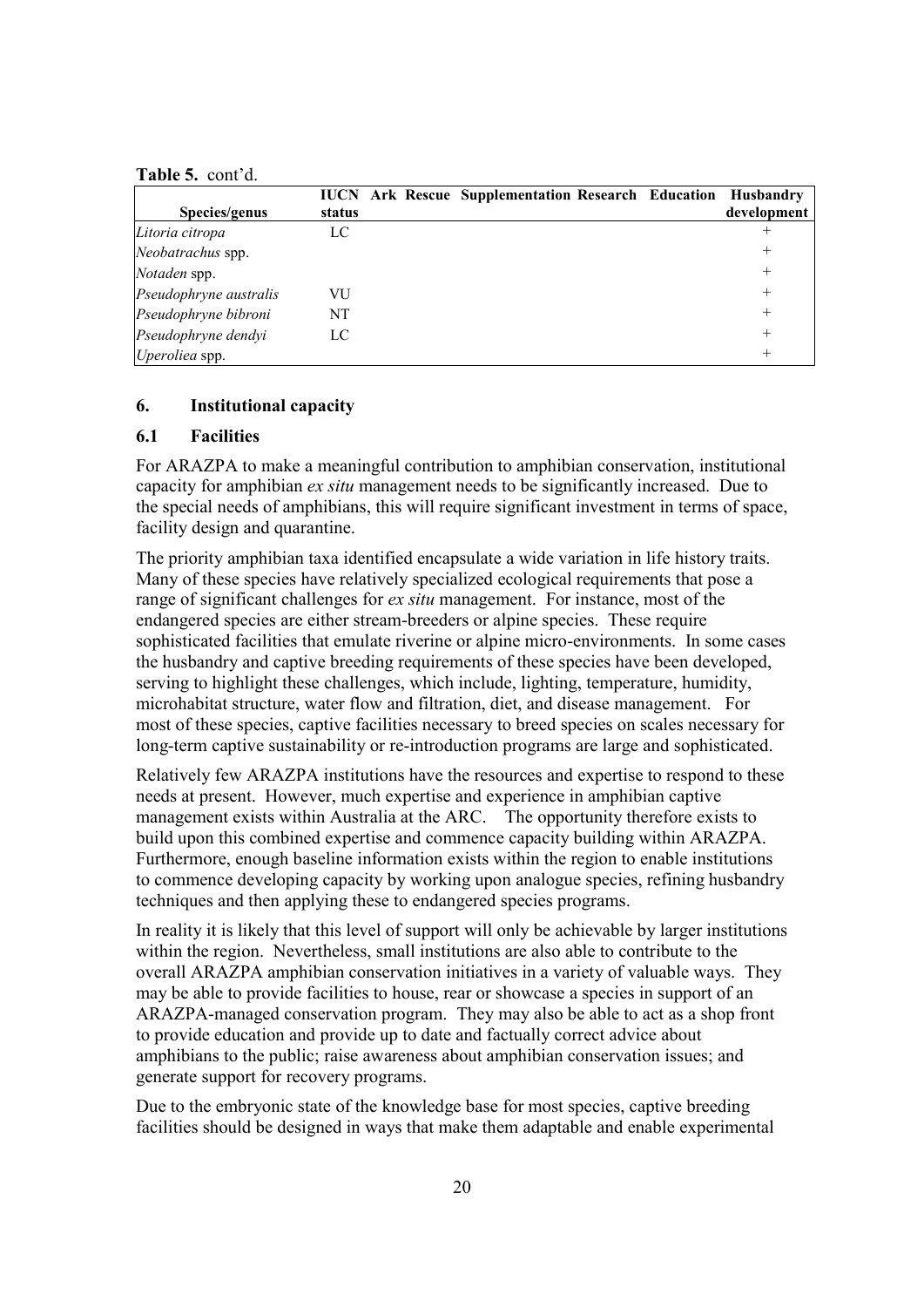husbandry to be undertaken; for example, through manipulation of environments. Some of the more advanced *ex situ* conservation programs, such as the Corroboree Frog and Spotted Tree Frog programs, now involve several zoo and non-zoo institutions. It is therefore essential that institutions develop and coordinate their activities and infrastructural designs.

# **6.2 Quarantine protocols**

Amphibians intended for release to the wild need to be maintained in quarantine while in captivity. To prohibit the release of novel pathogens into free-range populations, quarantine protocols must be developed to eliminate the risk of introducing such pathogens into the captive population. Protocols should also include procedures to reduce the spread of pathogens within captive populations. Pathogen screening and treatment should occur while animals are in quarantine, on an annual basis and prior to release to other facilities. Prior to captive-exposed individuals being released to freerange populations, a percentage of the intended individuals should be euthanased and subjected to comprehensive pathogen screening. At present, various institutions have developed their own protocols for specific species and circumstances. To ensure Australian and New Zealand regional security, ARAZPA, in conjunction with the ARC and CSIRO Animal Health Laboratories, must develop a regionally agreed minimum set of quarantine protocols. The seriousness of this issue is well-recognised by wildlife agencies and the global amphibian conservation community, such as the 2001 meeting to develop national disease management strategies (Speare, 2001), and the development of a national Threat Abatement Plan by the Commonwealth Government (Department of the Environment and Heritage 2006). It is therefore incumbent on ARAZPA to adopt the same approach.

#### **6.3 Development of expertise**

Presently within this region there are few dedicated or experienced amphibian husbandry individuals. Due to the specific challenges that amphibians pose, it is necessary to develop and expand the level of husbandry expertise within the region in conjunction with the development of facilities. The Durrell Wildlife Conservation Trust (Jersey Zoo), in conjunction with the ARC, has developed a course on amphibian husbandry (Gupta, 2006). There are plans for this course to be operated within Australia. Staff involved with amphibian husbandry should be encouraged to undertake such courses and other training opportunities should be developed at larger zoological institutions with existing experience.

#### **6.4 Collection management**

Captive breeding protocols need to be developed for each of the high priority species or genera, in consultation with field biologists and experts familiar with the natural history of each species. Protocols need to be documented that detail essential seasonality and behavioural parameters to enable future replication. At a minimum, recorded information must include average monthly temperatures, detailed descriptions of enclosures and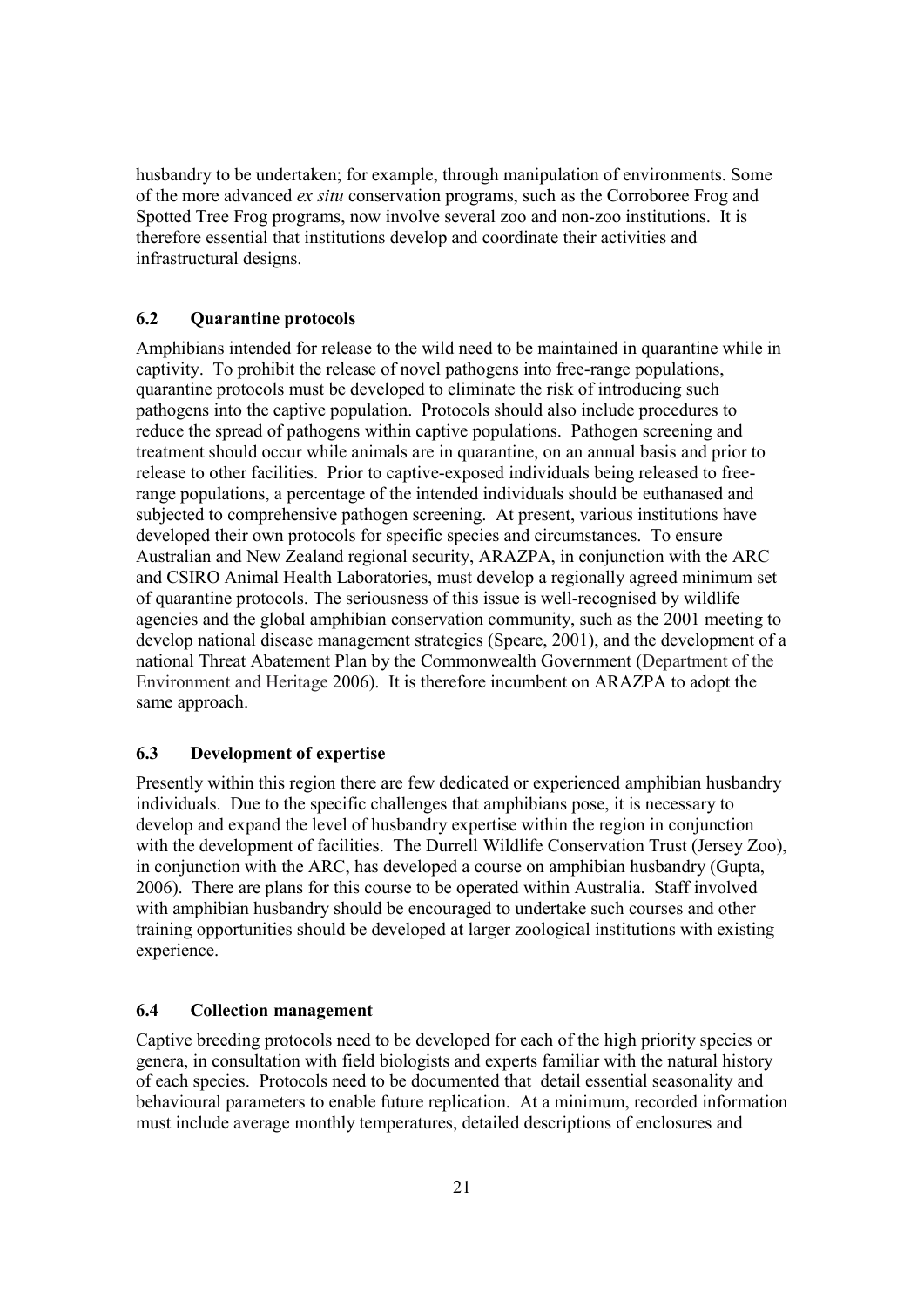maintenance schedules, light sources and annual light cycles, reproductive behaviour including barometric changes that may have influenced such behaviour, and growth and development morphometric data.

A proforma will be developed that stipulates the minimum information required to be documented for the development of robust husbandry protocols.

The principles that govern *ex situ* management of amphibians should be no different to those applied to any other taxa managed by ARAZPA. Presently, many amphibians maintained by zoological institutions are not part of captive management plans and do not have studbooks. It is essential that *ex situ* management of amphibians is undertaken in such a way as to maximise genetic diversity, animal health and adequate documentation for future reference. All species brought into captivity for *ex situ* conservation action should therefore be managed in accordance with current ARAZPA species management policies and guidelines.

# **7. Recommendations and Actions**

The following recommendations are considered to be the immediate key priorities for ARAZPA, and reflect broad consultation across the amphibian conservation community. These three objectives provide a discrete and tangible set of high-priority actions for ARAZPA and other zoological institutions to focus upon.

1. *Develop a coordinated conservation and captive management program for the Southern Corroboree Frog,* Pseudophryne corroboree*.*

The Corroboree Frog is one of Australia's most critically endangered species and has the strongest need for *ex situ* intervention. The NSW Department of Environment and Climate Change has requested ARAZPA institutional support with the implementation of the National Recovery Plan for this species (and the closely related Northern Corroboree Frog), which has explicit *ex situ* objectives. The ARC and three ARAZPA institutions (Melbourne Zoo, Taronga Zoo and Tidbinbilla Nature Reserve) are already participating in this program, thus providing the basis for developing a broad-based ARAZPA program.

Due to its relatively high profile and striking appearance, the Corroboree Frog is an ideal flagship species for conservation. In conjunction to building a captive management program, an education, promotional and fund-rasing campaigns should therefore be developed, using the Corroboree Frog.

*2. Develop and expand ex situ captive management programs for stream-breeding species.* 

Stream-breeding species constitute the bulk of Australia's threatened species. However, they are poorly represented in zoological institutions and substantial capacity building is required to meet current and future potential husbandry needs. Captive management facilities should be developed with specific focus upon the Spotted Tree Frog (*Litoria spenceri*), Booroolong Frog (*L. booroolongensis*), and the Southern Barred Frog (*Mixophyes balbus*). These species are all high priority for *ex*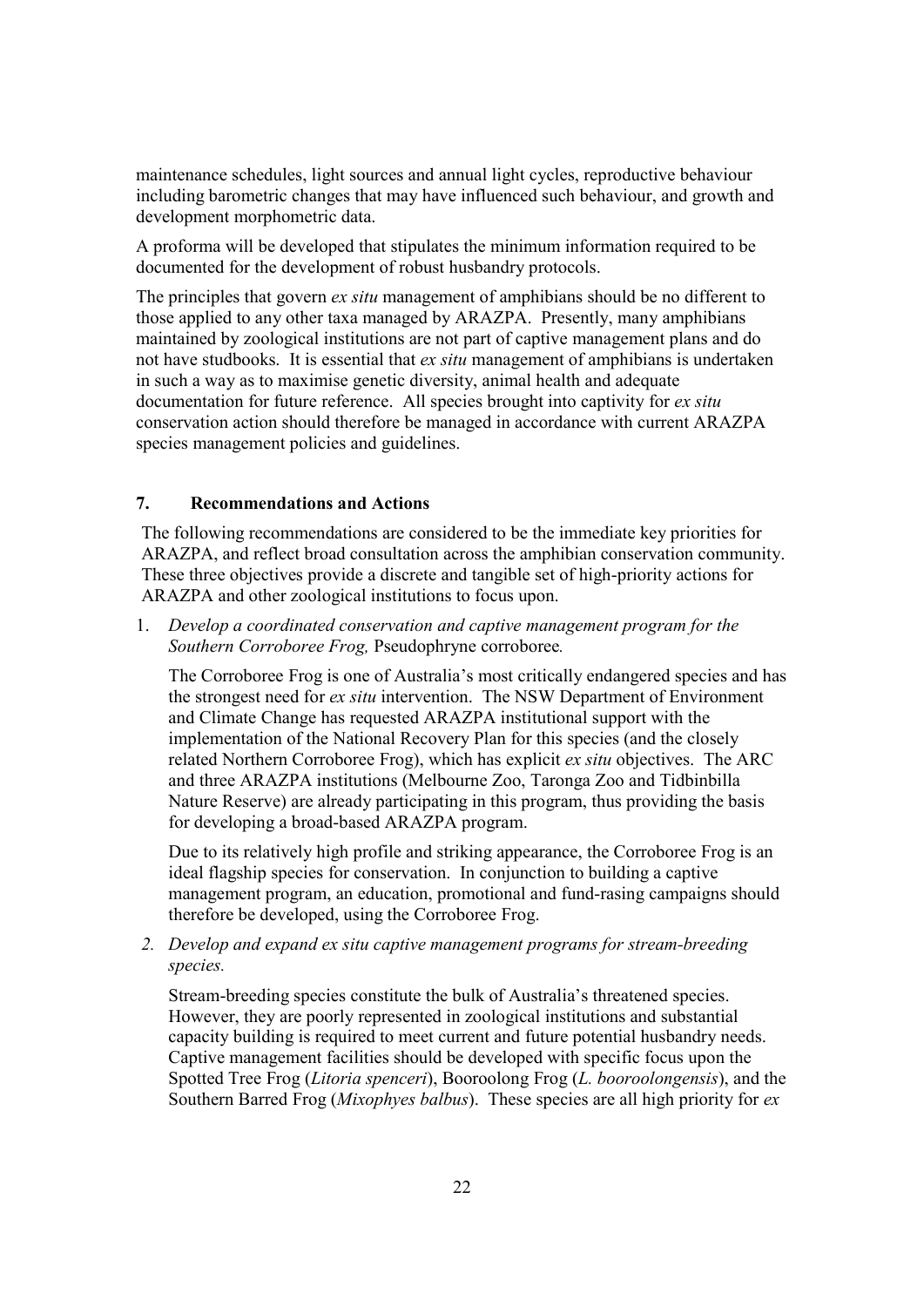*situ* management. Populations already exists in zoos linked with National Recovery Programs and considerable husbandry expertise is already available for them.

In conjunction to building captive management programs, education, promotional and fund-rasing campaigns should also be developed around these species. This would be undertaken in conjunction with the Corroboree Frog program.

3. *Develop ex situ management capability for* Taudactylus *spp. and other Queensland wet tropics endemic species.*

Many of the species requiring *ex situ* conservation intervention occur in Queensland. However, no endemic Queensland species are in any form of *ex situ* management and for many of them husbandry techniques have not been developed. The Queensland Government currently does not support any form of *ex situ* intervention in amphibian conservation recovery. However, in some cases this may be the only short-term solution for the survival of some species, such as *Taudactylus* spp. Therefore, ARAZPA, in conjunction with the ARC, will consult with the Environment and Protection Authority of Queensland to explore options for establishing threatened species management programs in Queensland institutions having the appropriate capacity and drawing on expertise available outside Queensland.

The following are more general recommendations for the region:

- 1. There are significant gaps between the Australasian regional needs for *ex situ* amphibian conservation action and ARAZPA's institutional capacity to meet those needs. Therefore, ARAZPA will devote its resources to bridging this gap, and focus on priorities for Australasian species, before channelling resources to programs/species outside of this region.
- 2. All actions and program development undertaken by ARAZPA zoos under the auspices of this ARAZPA Amphibian Action Plan will be coordinated/managed by the ARAZPA Reptile & Amphibian TAG, in close consultation with the ARC where appropriate. (This is at the broad, over-arching level, notwithstanding the specific references further in these recommendations).
- 3. ARAZPA institutions need to work in close coordination with their local state conservation agencies and proactively seek partnership with them in order to achieve mutually agreed outcomes. ARAZPA institutions should be encouraged to seek out and collaborate with local university researchers with expertise (or students) who could assist them in reaching ARAZPA goals.
- 4. Recognising the generally low level of amphibian expertise among staff in ARAZPA institutions, ARAZPA will strongly support and encourage initiatives to address this shortcoming as a high priority.
- 5. The priority species and taxonomic groups identified in Table 5 should be used as a basis for future planning and development of amphibian *ex situ* conservation activities within Australian zoological institutions. This list should be reviewed on an annual basis to ensure that priorities reflect current knowledge and needs.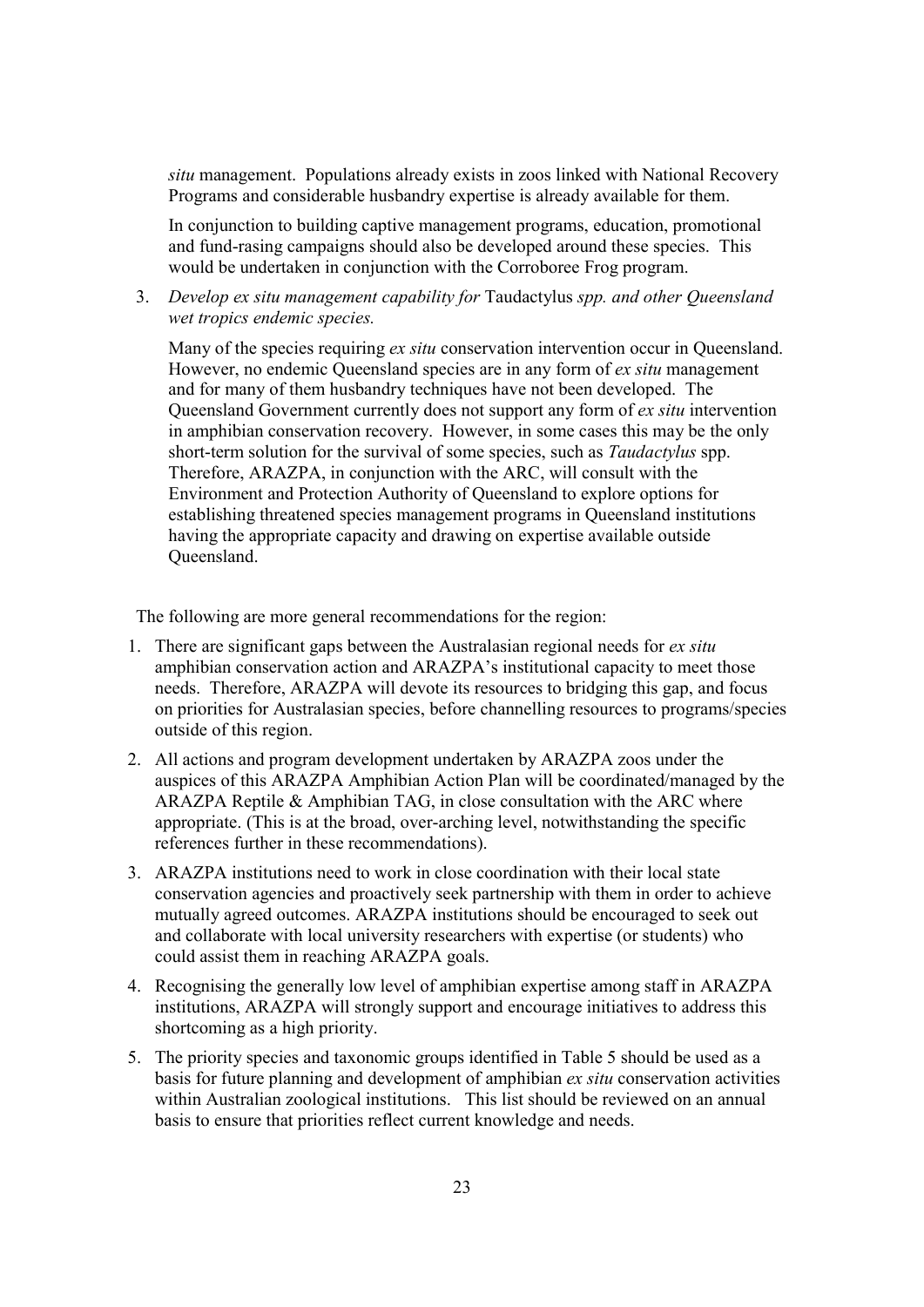- 6. New Zealand institutions should focus their attention upon New Zealand native species, working closely with the Department of Conservation and local researchers.
- 7. Individual ARAZPA institutions should explore opportunities to provide direct or indirect support to the identified priority programs. However, in doing so, zoological institutions should maximise opportunities for regional collaboration, not just amongst zoos but with all appropriate government and non-government conservation agencies, to maximise capacity and conservation outcomes.
- 8. The weight of evidence to date suggests that the emergence of chytrid fungus around the world probably resulted from the movement of African Clawed Frogs *Xenopus laevis* out of Africa for medical research. This phenomenon demonstrated that some diseases may be carried by host species that are resistant to those diseases. Knowledge and understanding of amphibian diseases is poor and more diseases are being discovered all the time, some of which are potentially serious. The potential still remains for pathogens to be moved around in resistant host species undetected by the most rigorous quarantine procedures. Once in a new environment they have the potential to infect naïve hosts, resulting in new waves of decline and extinction. Until further knowledge is available on amphibian pathogens and quarantine procedures to screen for them, no more amphibians will be imported into Australia or New Zealand or moved between countries within the region.
- 9. To ensure uniform/consistent regional biosecurity of all amphibian *ex situ* conservation programs, ARAZPA will consult with James Cook University, the CSIRO Australian Animal Health Laboratories, the relevant New Zealand agency and the ARC to develop a regionally agreed minimum set of quarantine protocols.
- 10. ARAZPA institutions will coordinate their efforts, in conjunction with the ARC, to develop best practice facilities to meet the needs of *ex situ* conservation actions as part of the recovery programs for priority species, and develop infrastructure husbandry capacity for broader amphibian biodiversity conservation.
- 11. All species brought into captivity for *ex situ* conservation action will be managed in accordance with current ARAZPA species management policies and guidelines. These programs will be designed and developed to be responsive to the specific needs of amphibian recovery conservation and research programs.
- 12. Through their broad engagement with the community; on-site, off-site and on-line; ARAZPA institutions should act as a 'shop front' for (1) raising awareness about the amphibian conservation crisis and its broader implications; (2) raising awareness about amphibian conservation activities locally and regionally; (3) connecting and involving people with relevant groups or activities in their communities; and (4) provision of factually correct advice to the public about amphibians and action that can be taken locally and regionally. This could be coordinated nationally to ensure consistency and efficiency.
- 13. The ARAZPA Reptile & Amphibian TAG, in consultation with the ARC, will develop a husbandry proforma that stipulates the minimum information required to be documented for the development of robust husbandry protocols.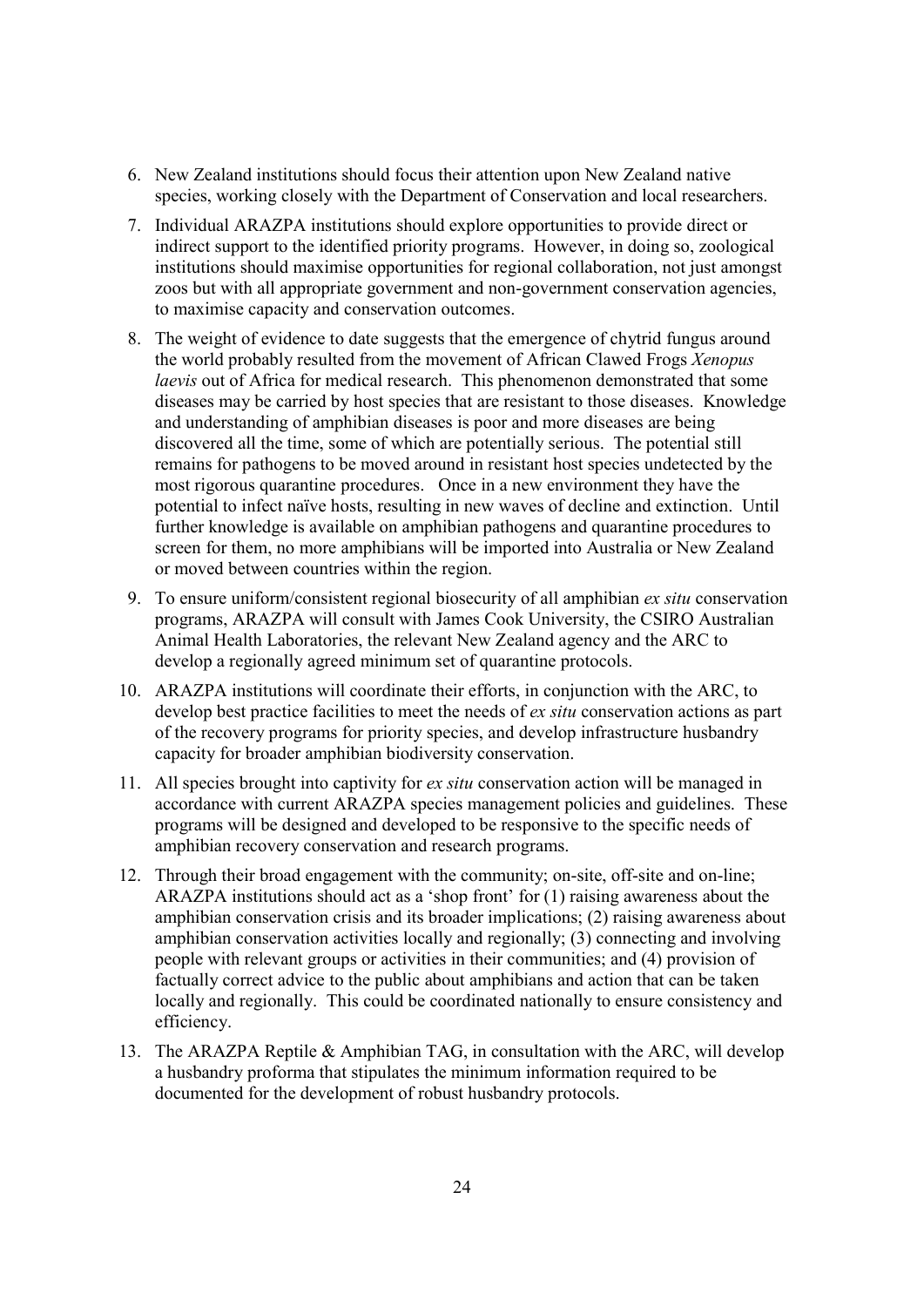14. ARAZPA will assist, wherever possible, government conservation agency-led *in. situ.*  actions (such as experimental translocations) to conserve and recover species in the wild.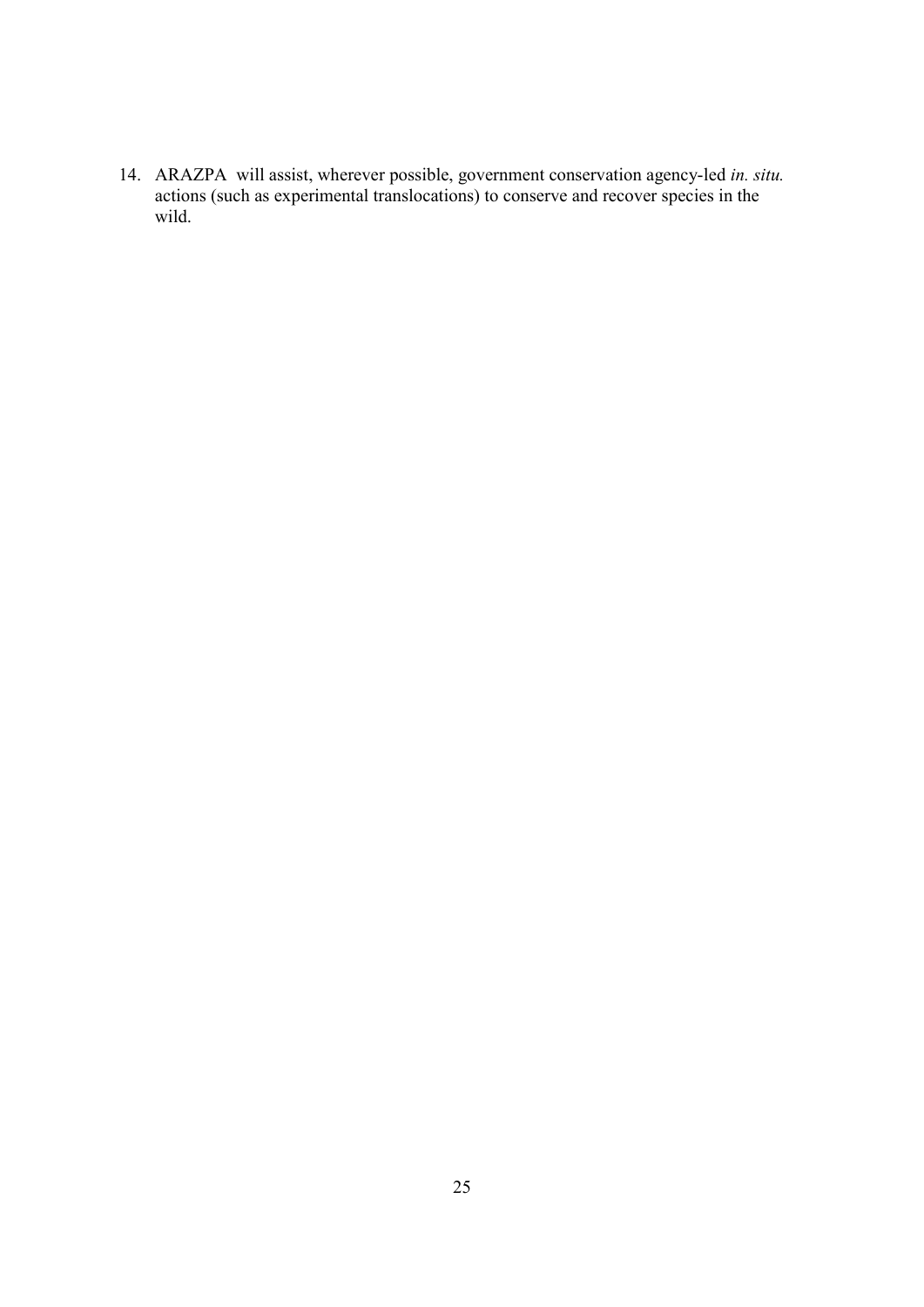#### 15. **References**

ARAZPA (2005) Special Feature – Frog Conservation. *ARAZPA Newsletter* 68: 18-23.

Banks, C. B. and McCracken H. (2002) Captive management and pathology of Sharpsnouted Dayfrogs, *Taudactylus acutirostris*, at Melbourne and Taronga Zoos. In, Nattras, A. E. O. (ed.) *Frogs in the Community*; Proceedings of the Brisbane Frog Symposium, February 1999. The Queensland Frog Society, Inc., East Brisbane.

Banks, C. B., Birkett, J., Young, S., Vincent, M. & Hawkes, T. (2003) Breeding and management of the Great Barred Frog, *Mixophyes fasciolatus*, at Melbourne Zoo. *Herpetofauna* 33 (1): 2-12.

Berger, L., Spear, R., Hines, H, B., Marantelli, G., Hyatt, A. D., Olsen, V., McDonald, K. R., Clarke, J., Gillespie, G., Mahony, M., Sheppard, N., Williams, C. and Tyler, M. (2004). Mortality in amphibians due to chytridiomycosis increases in winter and with lower experimental temperatures. *Australian Veterinary Journal* 82: 31-36.

Campbell, A. (ed.) (1999) *Declines and Disappearances of Australian Frogs.* Environment Australia, Canberra. Pp. 234.

Department of the Environment and Heritage (2006) Threat Abatement Plan for Infection of Amphibians with Chytrid Fungus resulting in Chytridiomycosis. Department of the Environment and Heritage, Government of Australia, Canberra.

Hero, J.-M., Williams, S. E. and Magnusson, W. E. (2005). Ecological traits of declining amphibians in upland areas of eastern Australia. *Journal of Zoology, Lond.* 267: 221– 232.

Hero, J.-M, Morrison, C., Gillespie, G., Roberts, D., Newell, D., Mayer, E., McDonald, K., Lemckert, F., Mahony, M., Osborne, W., Hines, H., Richards, S., Hoskin, C., Clarke, J., Doak, N. and Shoo, L. (2006) Overview of the conservation status of Australian frogs. *Pacific Conservation Biology* 12: 313-320.

Gupta, B. K. (2006) Amphibian Biodiversity Conservation (ABC) Course. *Solitaire* 17: 11.

IUCN (2006) IUCN Red List of Threatened Species. Downloaded from www.iucnredlist.org on 13 February 2007.

Menzies, J. (2006) *The Frogs of New Guinea and the Solomon Islands*. Pensoft, Sofia-Moscow.

Morrison, C. (2003) *A Field Guide to the Herpetofauna of Fiji.* The University of the South Pacific, Suva. Pp. 123.

Speare, R. (2001) *Developing management strategies to control amphibian diseases: decreasing the risk due to communicable diseases.* Proceedings of the Getting the Jump! On Amphibian Disease Conference & Workshop. James Cook University, Townsville. Pp. 210.

Stuart, S. M., Chanson, J. S., Cox, N. A., Young, B. E., Rodrigues, A. S. L., Fischman, D. L. & R.W.Waller (2004) Status and trends of amphibian declines and extinctions worldwide. *Science* 306: 1783-86.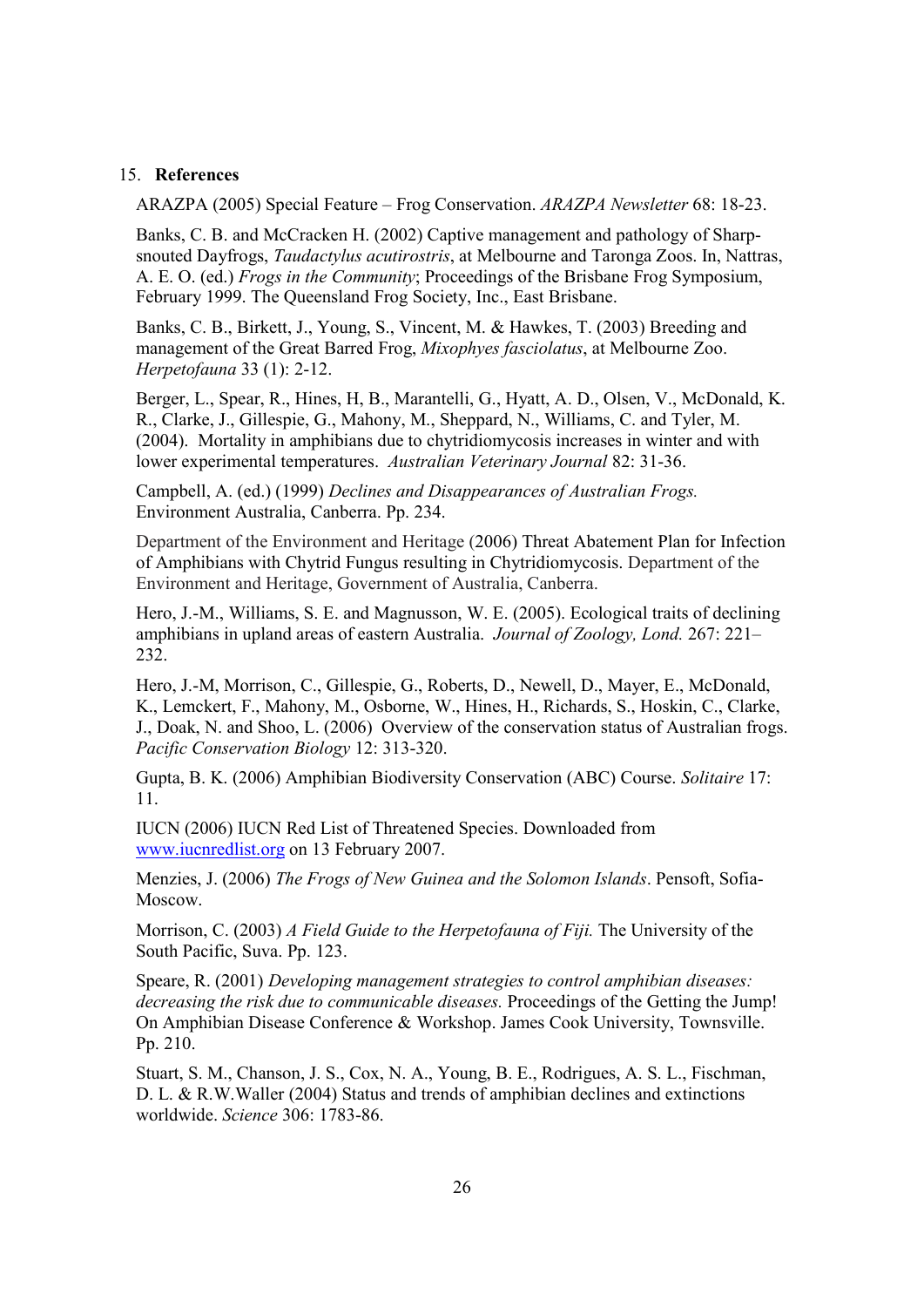Tyler, M. J. (1997) *The Action Plan for Australian Frogs.* Environment Australia, Canberra. Pp.78.

Zippel, K., Lacy, R. and Byers, O. (eds.) (2006) *CBSG/WAZA Amphibian Ex Situ Conservation Planning Workshop Final Report*. IUCN/SSC Conservation Breeding Specialist Group, Apple Valley, MN.55124, USA. Pp.65.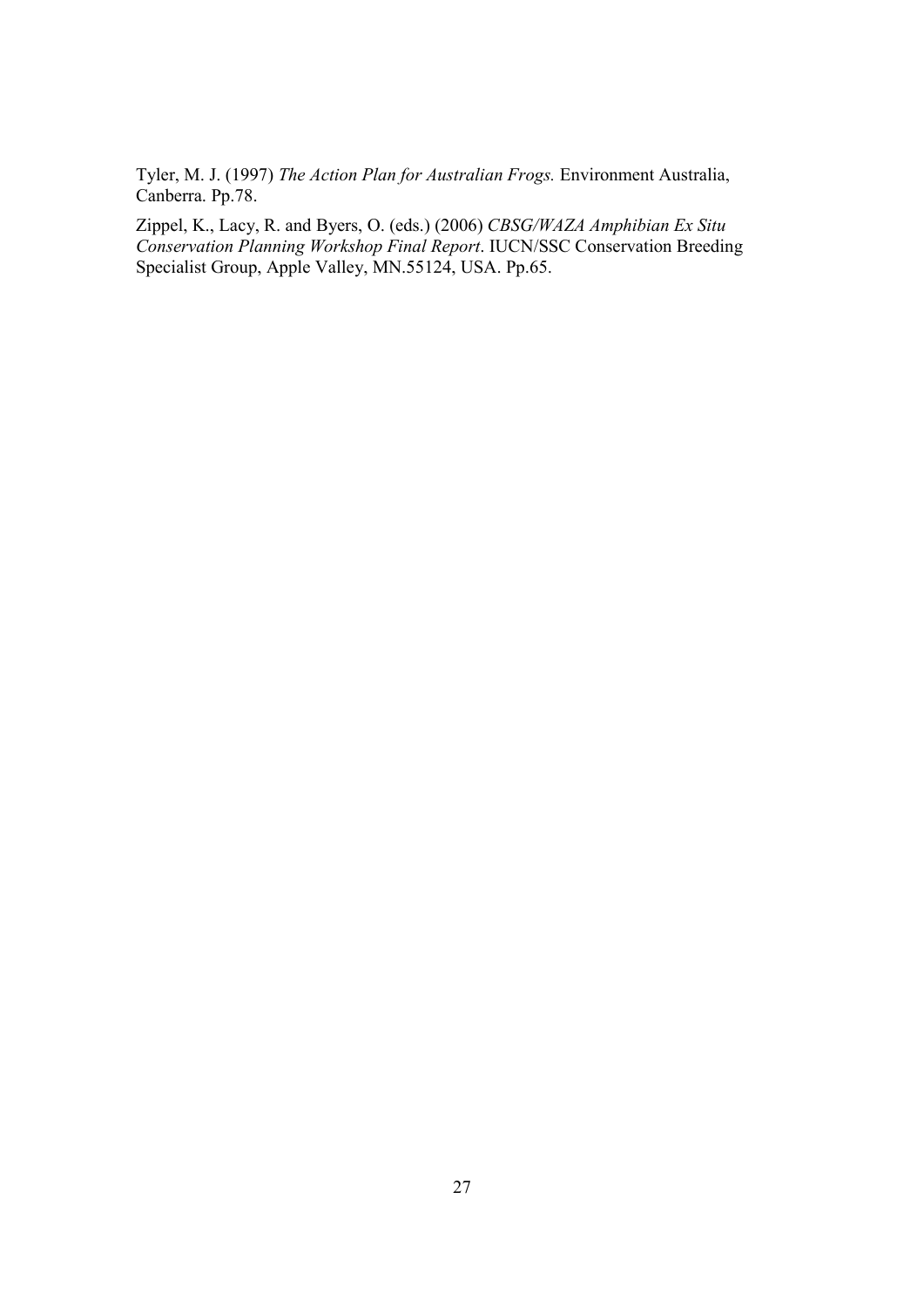|                          |                    |                    | Recommendation   | <b>Presently in</b>    |                   |              |
|--------------------------|--------------------|--------------------|------------------|------------------------|-------------------|--------------|
|                          |                    |                    | for ex situ      | captivity ( $n = no$ . |                   |              |
| <b>Species</b>           | <b>IUCN Status</b> |                    | conservation     | institutions)          |                   | Ex situ bred |
|                          |                    | <b>IUCN</b>        | Other            | Aust. zoo              | <b>ARC</b>        |              |
| Rheobatrachus silus      | EX                 |                    |                  |                        |                   |              |
| Rheobatrachus vitellinus | EX                 |                    |                  |                        |                   |              |
| Taudactylus diurnis      | EX                 |                    |                  |                        |                   |              |
| Cophixalus concinnus     | <b>CR</b>          |                    |                  |                        |                   |              |
| Geocrinia alba           | <b>CR</b>          |                    | $^{+}$           |                        |                   |              |
| Litoria booroolongensis  | <b>CR</b>          |                    | $^{+}$           | 1                      | $\boldsymbol{+}$  |              |
| Litoria castenaea        | $CR*$              | $^{+}$             |                  |                        |                   |              |
| Litoria lorica           | $CR*$              |                    |                  |                        |                   |              |
| Litoria nyakalensis      | $CR*$              |                    |                  |                        |                   |              |
| Litoria piperata         | $CR*$              | $\! +$             |                  |                        |                   |              |
| Litoria spenceri         | <b>CR</b>          | $\hspace{0.1mm} +$ | $^{+}$           | $\overline{2}$         | $^{+}$            | $F2+$        |
| Philoria frosti          | <b>CR</b>          | $\hspace{0.1mm} +$ |                  |                        | $^{+}$            |              |
| Pseudophryne corroboree  | <b>CR</b>          | $^{+}$             | $^{+}$           | $\overline{2}$         | $\qquad \qquad +$ | F1 raised    |
| Taudactylus acutirostris | $CR*$              |                    |                  |                        |                   |              |
| Taudactylus eungellensis | CR                 |                    | $^{+}$           |                        |                   |              |
| Taudactylus pleioni      | <b>CR</b>          | $^{+}$             |                  |                        |                   |              |
| Taudactylus rheophilus   | <b>CR</b>          |                    |                  |                        |                   |              |
| Cophixalus monticola     | EN                 |                    |                  |                        |                   |              |
| Cophixalus mcdonaldi     | EN                 |                    |                  |                        |                   |              |
| Cophixalus neglectus     | EN                 |                    |                  |                        |                   |              |
| Litoria brevipalmata     | EN                 |                    |                  |                        |                   |              |
| Litoria cooloolensis     | EN                 |                    |                  |                        |                   |              |
| Litoria nannotis         | EN                 | $\hspace{0.1mm} +$ | $^{+}$           |                        |                   |              |
| Litoria raniformis       | EN                 | $^{+}$             |                  | $\overline{4}$         | $\boldsymbol{+}$  | $F2+$        |
| Litoria rheocola         | EN                 |                    | $^{+}$           |                        |                   |              |
| Mixophyes carbinensis    | EN                 |                    |                  |                        |                   |              |
| Mixophyes coggeri        | EN                 | $\hspace{0.1mm} +$ |                  |                        |                   |              |
| Mixophyes fleayi         | EN                 | $\hspace{0.1mm} +$ | $\boldsymbol{+}$ | $\mathbf{1}$           |                   | F2           |
| Mixophyes iteratus       | EN                 | $\hspace{0.1mm} +$ |                  |                        |                   |              |
| Nyctomystes dayi         | EN                 |                    | $^{+}$           |                        |                   |              |
| Philoria richmondensis   | EN                 | $^{+}$             |                  |                        |                   |              |
| Philoria kundagungan     | EN                 |                    |                  |                        |                   |              |
| Philoria loveridgei      | EN                 |                    |                  |                        |                   |              |
| Philoria pughi           | EN                 |                    |                  |                        |                   |              |
| Philoria spagnicolus     | EN                 |                    |                  |                        |                   |              |

**Appendix I.** Threatened and "Data-deficient" amphibian species in Australia (GAA 2007). \* Potentially extinct. \*\* In other facility.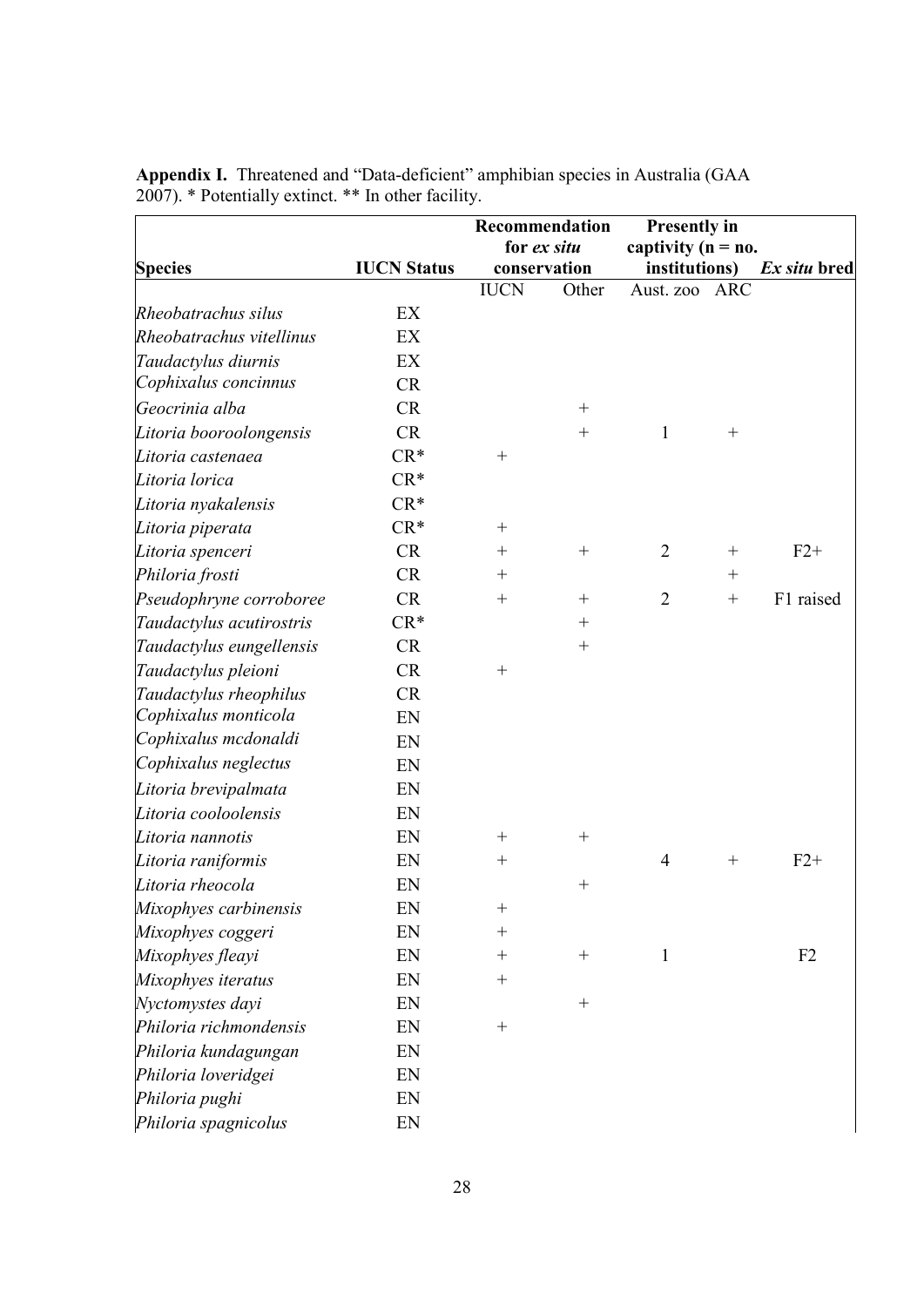# **Appendix I contd.**

|                           |                    | Recommendation   | <b>Presently in</b>    |                  |              |
|---------------------------|--------------------|------------------|------------------------|------------------|--------------|
|                           |                    | for ex situ      | captivity ( $n = no$ . |                  |              |
| <b>Species</b>            | <b>IUCN Status</b> | conservation     | institutions)          |                  | Ex situ bred |
| Pseudophryne covacevichae | EN                 |                  |                        |                  |              |
| Pseudophryne pengilleyi   | EN                 |                  | $\mathbf{1}$           | $\boldsymbol{+}$ |              |
| Cophixalus aenigma        | VU                 |                  |                        |                  |              |
| Cophixalus hosmeri        | VU                 |                  |                        |                  |              |
| Cophixalus saxatilis      | VU                 |                  |                        |                  |              |
| Geocrinia vitellina       | VU                 |                  | $\mathbf{1}$           |                  |              |
| Crinia tinnula            | VU                 |                  |                        |                  |              |
| Heleioporus australiacus  | VU                 |                  |                        |                  |              |
| Litoria andirrmalin       | VU                 |                  |                        |                  |              |
| Litoria aurea             | VU                 | $\boldsymbol{+}$ | $\overline{2}$         |                  | $F2+$        |
| Litoria daviesae          | VU                 |                  |                        |                  |              |
| Litoria subglandgulosa    | VU                 |                  |                        |                  |              |
| Litoria freycineti        | VU                 |                  |                        |                  |              |
| Litoria olongburensis     | VU                 |                  |                        |                  |              |
| Mixophyes balbus          | VU                 | $\boldsymbol{+}$ | $\mathbf{1}$           |                  | $F2+$        |
| Pseudophryne australis    | VU                 |                  | $^{+}$                 |                  | $F2+**$      |
| Spicospina flammocaerulea | VU                 |                  |                        |                  |              |
| <b>Adelotus</b> brevis    | NT                 |                  |                        |                  |              |
| Cophixalus bombiens       | NT                 |                  |                        |                  |              |
| Cophixalus crepitans      | NT                 |                  |                        |                  |              |
| Cophixalus exiguus        | NT                 |                  |                        |                  |              |
| Geocrinia lutea           | NT                 |                  |                        |                  |              |
| Litoria jungguy           | NT                 |                  |                        |                  |              |
| Litoria pearsoniana       | NT                 |                  |                        |                  |              |
| Pseudophryne bibronii     | NT                 |                  |                        | $^{+}$           |              |
| Taudactylus liemi         | NT                 |                  |                        |                  |              |
| Cophixalus peninsularis   | DD                 |                  |                        |                  |              |
| Cophixalus zweifeli       | DD                 |                  |                        |                  |              |
| Crinia sloanei            | DD                 |                  |                        |                  |              |
| Litoria cavernicola       | DD                 |                  |                        |                  |              |
| Notaden weigeli           | DD                 |                  |                        |                  |              |
| Uperoleia arenicola       | <b>DD</b>          |                  |                        |                  |              |
| Uperoleia marmorata       | DD                 |                  |                        |                  |              |
| Uperoleia martini         | DD                 |                  |                        | $^+$             | $F2+$        |
| Uperoleia orientalis      | DD                 |                  |                        |                  |              |
| Uperoleia tyleri          | DD                 |                  |                        |                  |              |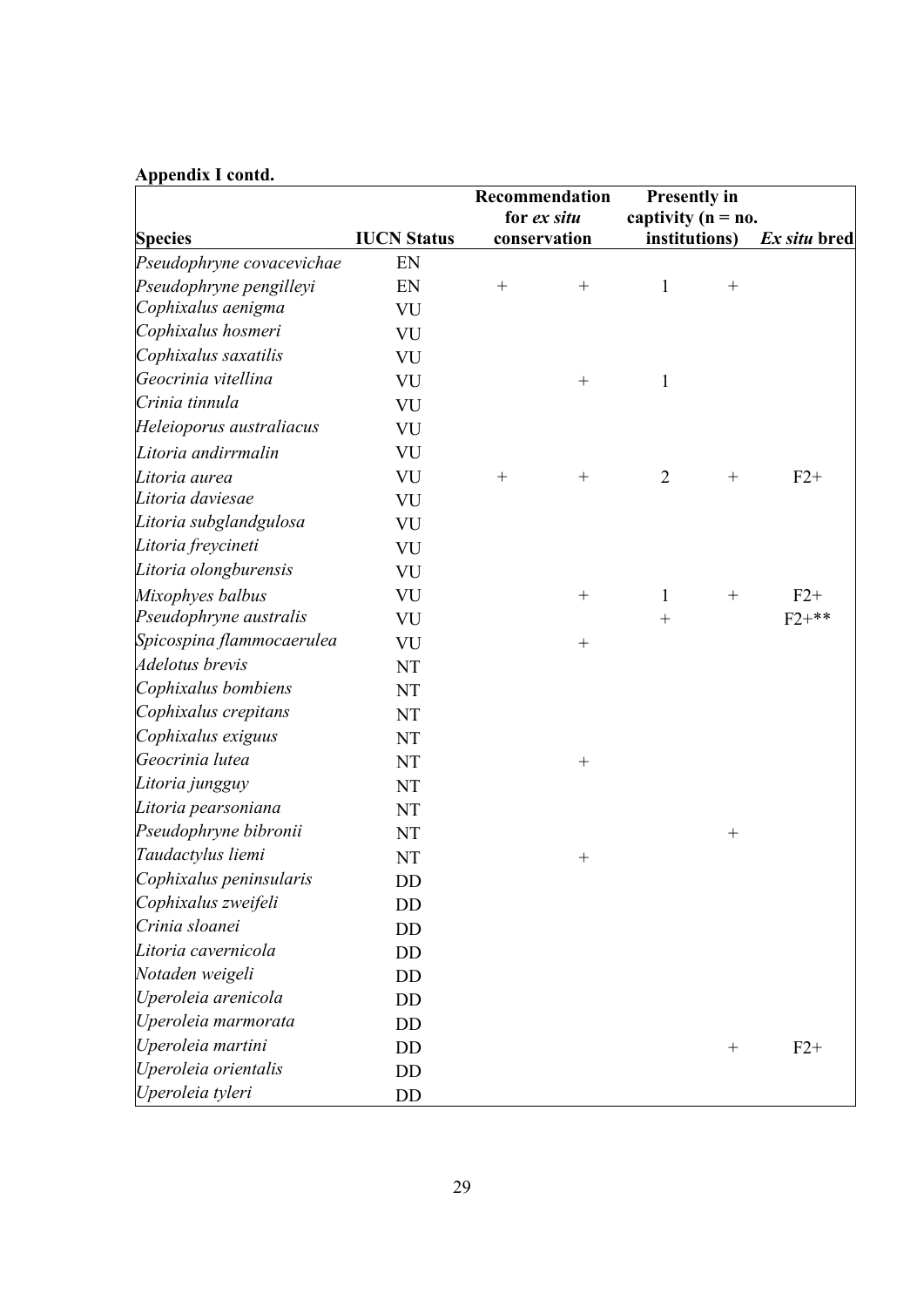#### **Appendix II**

# **DECISION TREE FOR SELECTION AND PRIORITIZATION OF TAXA**

#### **FOR** *EX SITU* **CONSERVATION**

**Compiled by** Andrés Acosta, Kevin Buley, Verónica Cano, Jorge Garcia, Richard Gibson, Graeme Gillespie, Bob Johnson, Bob Lacy, Saskia Lafebre, Francisco J. López-López, César Molina, José Vicente, Rodríguez-Mahecha, and Tim Skelton

From: Zippel, K., R. Lacy, and O. Byers (eds.) 2006. *CBSG/WAZA Amphibian Ex Situ Conservation Planning Workshop Final Report.* IUCN/SSC Conservation Breeding Specialist Group, Apple Valley, MN 55124, USA.

#### **Rationale**

*Ex situ* conservation and management of a threatened amphibian species should only be considered as an alternative when the absolute imperative of *in situ* amphibian conservation cannot by itself ensure the survival of a species and its ecosystem. An *ex situ* initiative should be viewed as just one of the tools that can help in the over-all conservation of a species. It therefore follows that strong links between *ex situ* and *in situ*  components are fundamental to the long-term success of species conservation. Full integration between *in situ and ex situ* conservation approaches should be sought wherever possible. This is normally best highlighted through the establishment of a formal Species Action Plan/Species Recovery Plan that explicitly states the short-, medium- and long-term goals of each component of the conservation initiative. When *ex situ* management of an amphibian species is considered necessary and appropriate, the priority should be to establish the initiative within the range state of ecological origin. Emphasis should therefore be placed on developing appropriate capacity within the range state where this does not exist.

Data derived from *ex situ* management of amphibians should be made openly available to workers involved in the *in situ* conservation of the species (or similar species) and *vice versa.* In exceptional cases where an *ex situ* conservation initiative has been established prior to/in the absence of a concurrent *in situ* initiative (e.g. where a political situation prohibits it, or where a disease problem invalidates it), emphasis should be placed on establishing the appropriate *in situ* links as soon as it becomes possible to do so. The persistence of a species over the long-term is only assured by its conservation *in situ.*  Therefore, an *ex situ* component to a conservation program should only ever be viewed as a short- or medium-term initiative, and its conservation aim should always be to render its own requirement superfluous!

This Decision Tree has been structured in three 'phases.' Phase One of the Decision Tree ensures that there is justification for an *ex situ* program. It consists of three fundamental questions with "yes" or "no" answers. These questions should be applied to the taxon under consideration, answering each honestly and objectively.

Phase Two of the Decision Tree takes those species that have 'passed' Phase One and attempts to prioritize them, i.e. with limited resources (space, staff, money, etc.), which species should have *ex situ* programs established ahead of others? It takes the form of a series of questions with weighted scores. The total score for a species indicates how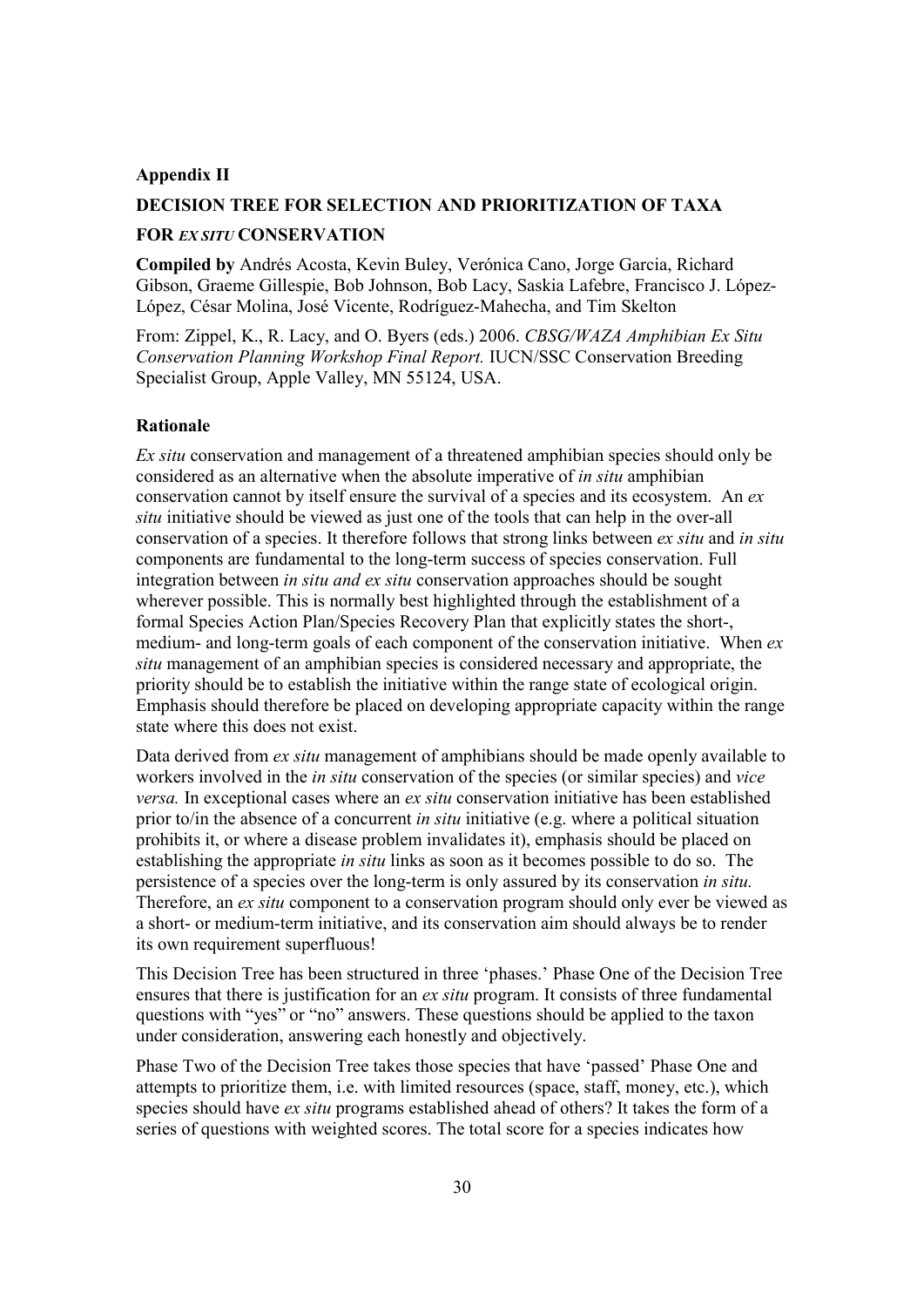'important' an *ex situ* program for the species is in relation to others. Some questions may not be straightforward to answer and will require consultation with colleagues, taxonomic experts and other individuals/groups working with the species.

Phase Three of the Decision Tree considers the practical feasibility of initiating and maintaining an *ex situ* program once justified and considered a priority.

# **PHASE ONE: Initial Taxon Selection**

Phase One of the Decision Tree is designed specifically to establish whether or not the justification exists to consider an *ex situ* program. Phase One does not consider issues of prioritization between taxa. It provides only a 'first cut' using yes or no answers. Only if a species makes it through Phase One, by answering 'yes' to both , should it be considered for an *ex situ* initiative. It should then be passed through Phase Two to determine the relative importance of the proposed program in relation to other species.

#### **a) General Justification**

1. Conservation role: Does the proposed *ex situ* initiative have a clearly defined role (see DAPTF conservation roles for the *ex situ* management of amphibian species) in the conservation of the target taxon or its habitat?

 $Y_{\rho}$   $\cdot$  Go to 2.

*No*: Insufficient justification for an *ex situ* conservation component at this time. DO NOT CONTINUE.

2. Mandate: Is there an existing mandate (see Appendix 1) recommending the *ex situ*  conservation of this taxon?

*Yes*: Go to Phase 2.

*No*: Insufficient justification for an *ex situ* conservation component at this time. DO NOT **CONTINUE** 

#### **PHASE TWO: Prioritization of Selected Taxa**

Phase Two of the Decision Tree takes those taxa that have been selected for *possible ex situ* initiatives from Phase One and attempts to prioritize them. The questions should again be worked through sequentially, answered as objectively as possible and scores assigned. After all questions have been asked, a total score should be calculated to give a total species priority score.

#### **b) Program Considerations**

3. Threat mitigation: How potentially reversible are the threats currently facing the taxa in the short- to medium-term?

| Prospect that threats can be reversed within 1-5yrs  | Score 20 |
|------------------------------------------------------|----------|
| Prospect that threats can be reversed within 5-10yrs | Score 12 |
| Threats may be reversible in unknown time frame      | Score 4  |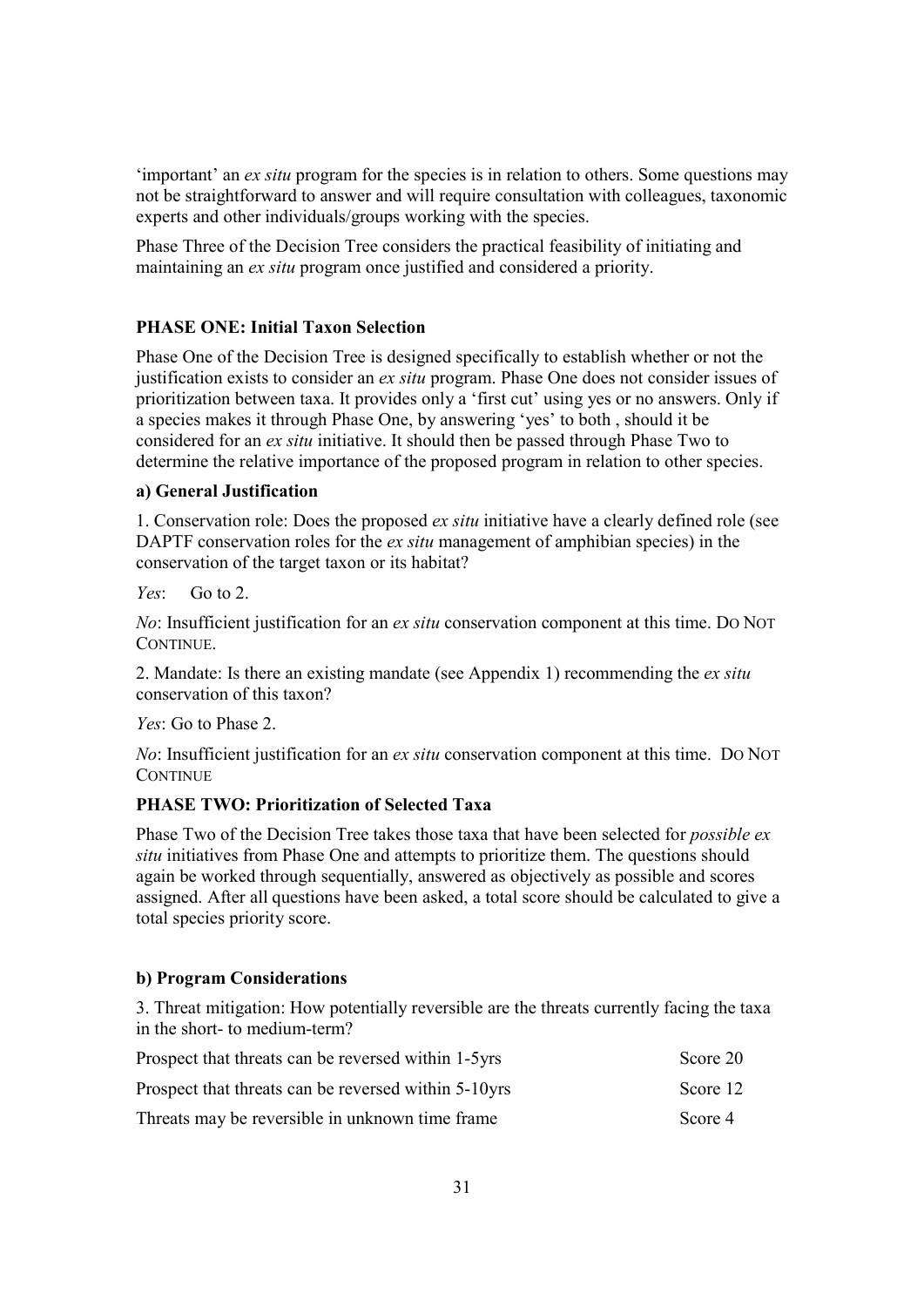| No prospect of threat reversal                             | Score 0 |
|------------------------------------------------------------|---------|
| Threats unknown <sup>*</sup>                               | Score 0 |
| *Convey research need to Amphibian Specialist Group (ASG). |         |

4. Primary Conservation role: What is the primary conservation role of the program for the target taxon? (as defined in Q.1/Appendix 2) N.B. Taxon may have more than one role, but only score the primary role:

| Ark                           | Score 20 |
|-------------------------------|----------|
| Rescue/Supplementation        | Score 14 |
| <b>Conservation Research</b>  | Score 10 |
| Farming                       | Score 6  |
| <b>Conservation Education</b> | Score 0  |

#### **c) Taxon Considerations**

5. Extinction risk: What is the current IUCN Red List category for the taxon?

| Score 20 |
|----------|
| Score 16 |
| Score 12 |
| Score 8  |
| Score 4  |
| Score 0  |
|          |

\*Taxon has been regionally or nationally recognized as 'at risk' despite data deficiency.

| 6. Phylogenetic uniqueness: e.g. is it a monotypic taxon? |          |
|-----------------------------------------------------------|----------|
| Monotypic family                                          | Score 10 |
| Monotypic genus                                           | Score 7  |
| <b>Species</b>                                            | Score 3  |
| Sub-species                                               | Score 0  |

7. Biological distinctiveness: e.g. does it exhibit a unique reproductive mode, unique physiology, etc., among the Class Amphibia?

| Aspect of biology unique to species                  | Score 10 |
|------------------------------------------------------|----------|
| Aspect of biology shared with $\leq 6$ other species | Score 5  |